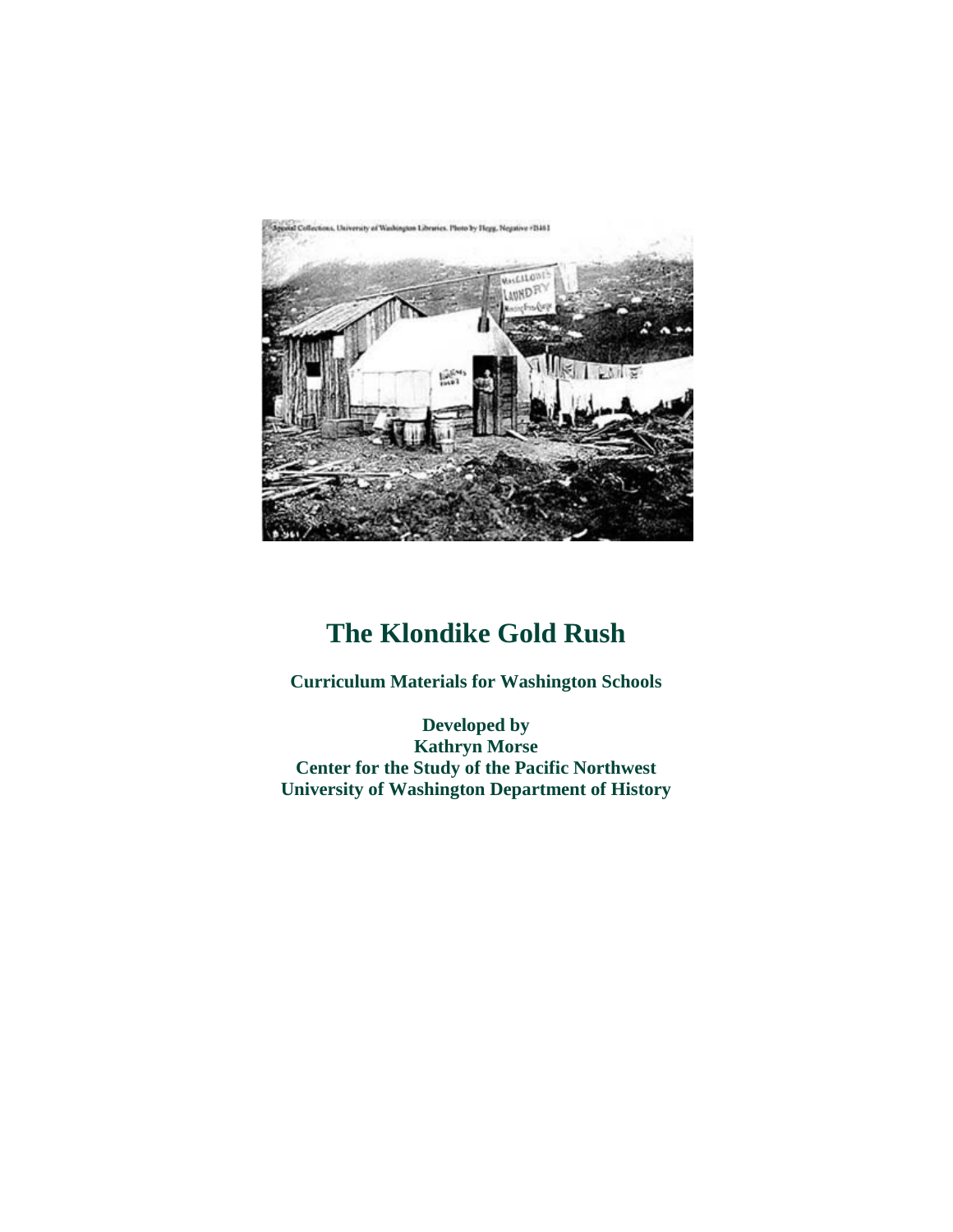### **Table of Contents**

#### I. Introduction

II. Historical Context

- III. Themes to Guide Discussion and Work
- IV. Related Materials/Outside the Classroom
- V. Classroom Activities
- VI. Chronology: Seattle and the Klondike Gold Rush
- VII. Bibliography: General Sources on Seattle and the Klondike
- VIII. Sources and Concordance
- IX. Topical Index

#### **I. Introduction**

The enclosed curriculum materials consist of a variety of original documents related to the Klondike gold rush and Seattle and a set of maps of the Pacific Northwest and Alaska. These materials are intended to provide students with an opportunity to learn about and investigate a specific topic in Washington history: How the Klondike/Alaska gold rush played a role in Seattle's economic growth and its rise to a position of economic dominance among Northwest cities. The materials also allow for the investigation of other topics as well, including the experience of men and women in the gold rush itself, in both Alaska and the Yukon Territory. Combined with a few other resources, these materials provide teachers with a focused curriculum unit on the Klondike and Seattle that combines history, geography, and literature, and adds an indepth focus to the broader consideration of the history of trade and economic growth in the Pacific Northwest

The materials can be used in myriad ways. Most of the document "cards" or fragments, make reference to a particular place within the geography of the Northwest, the Yukon, and Alaska. The cards can thus be organized in reference to the maps. Students can start with the cards and find the places in question on the maps, and begin to understand what those places were like during the gold rush. They can also use the cards in tandem with the maps to follow miners into and out of the Yukon and Alaska, and get a firm grasp on the geography and natural features of the region. There are sources from miners who took different routes—Chilkoot Trail, White Pass Trail, Stikine River and Teslin Trail, and Yukon River. They can use the cards and the information from Klondike guidebooks to calculate the distances and costs involved in traveling to and outfitting for the goldfields, and gauge the methods of Seattle boosters in making Seattle a leading outfitting city. Outfitting lists and price lists provide a way for students to calculate just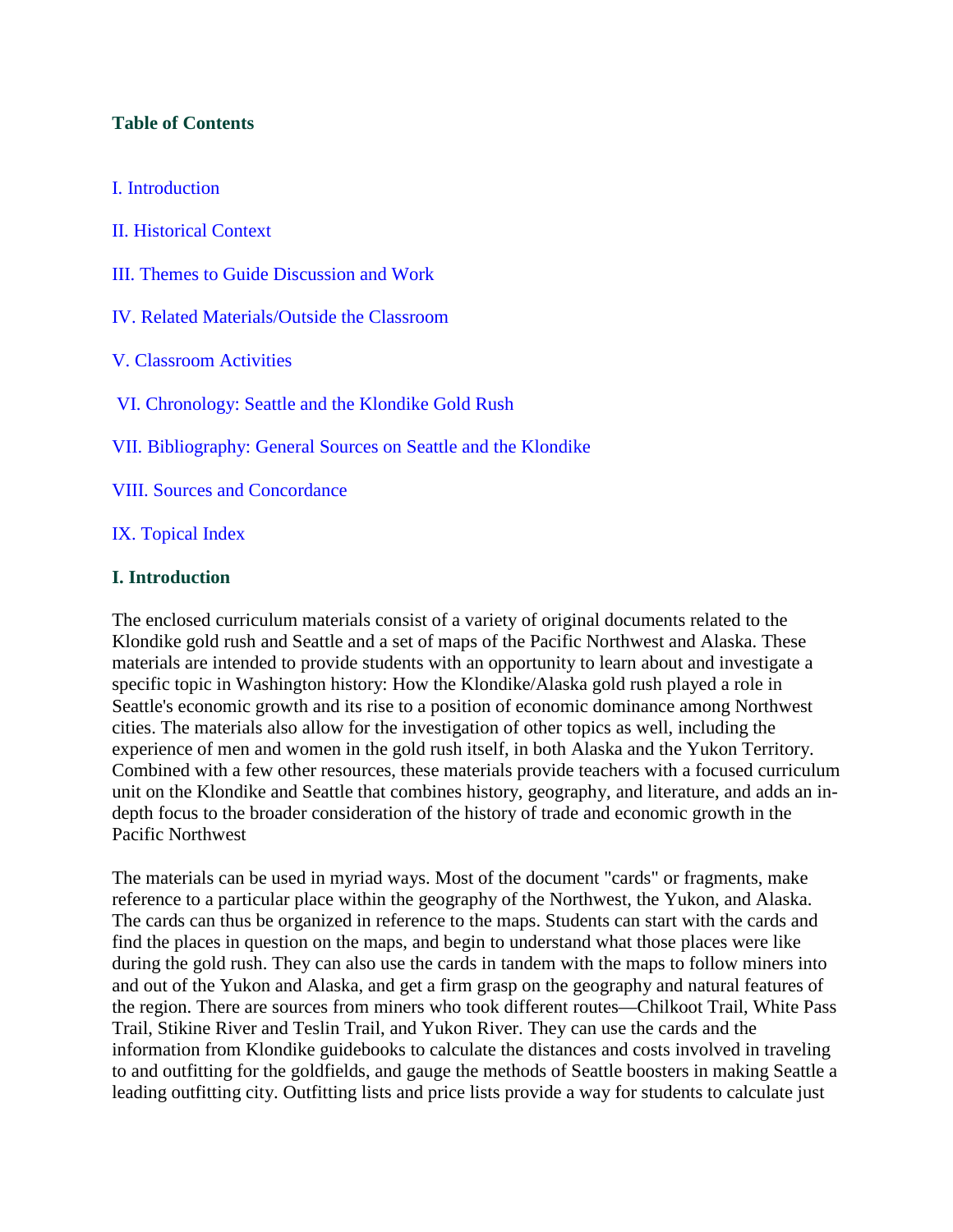how much weight miners transported with them to the North, how far they had to travel, and what that travel entailed. The cards can then provide the basis for discussions, debates, and writing on the themes that emerge from the Klondike. Further suggestions are outlined below.

## **II. Historical Context**

In the 19th century Seattle's economic development was curiously linked to gold. The California gold rush of 1849 created a sudden, large, and growing market for timber, and Seattle got its first rush of trade profits in shipping milled lumber south to the Bay Area and the Sierra goldfields. Gold discoveries in northern and eastern Washington drew more settlers north of Columbia in the 1850s and 1860s. A gold rush to the Fraser River in the 1850s, and a later one to the Cassiar region of British Columbia, drew many California miners to the Northwest, and formed the basis of a fledgling mining industry supplied by merchants in Victoria, Vancouver, and Seattle. Seattle remained a small, timber-oriented town, however. The growing community pinned its hopes for economic expansion on the coming of the intercontinental railroad, but the Northern Pacific foiled those hopes in 1883 by ending its tracks in Tacoma rather than Seattle. By that time Seattle and Tacoma had begun their long-standing rivalry over which would be the premier metropolis of Puget Sound, but Portland remained the larger, more influential trade center north of San Francisco.

Seattle's prospects promised to rise, however, with the completion of a second railroad line, the Great Northern, from St. Paul to Seattle, in 1893. The completion of this second line, however, coincided with a severe economic panic, followed by a severe depression that lasted until 1897. At the moment that the railroad promised to open more and distant markets for Northwest timber, fish, and wheat, the national economy bottomed out. Unemployment soared in the Northwest, and around the country. Banks closed, and businesses failed.

Throughout the 1880s and early 1890s, a small number of gold prospectors and miners moved into and out of the Yukon River regions of the Yukon Territory and interior Alaska, making small gold strikes and moving from promising camp to promising camp. Alaskan villages, such as Circle City and Fortymile, were somewhat well known before the major strike along the Klondike River in 1896. The large, industrial Treadwell gold mine opened near Juneau well before the famous strike as well. Gold mining in the Yukon and Alaska was by no means an unheard of industry, and even in the depressed years of the mid-1890s, Seattle and other Northwest cities saw a few gold miners, and supplied them with food and equipment. In early 1896, months before the Klondike discoveries, miners showed up in Seattle in increasing numbers, taking passage for Circle City and Cook Inlet, following news of gold strikes.

Even this increasing gold-related trade did not promise Seattle anything in the way of a basis for sustained economic growth. In 1890, Seattle had a population of about 42,000 people. The city's economy had diversified in the 1870s and 1880s to include not only a small gold mining segment, but also coal mining, farming, wheat and fruit shipments, small manufacturing, dairy production, and a fishing industry that had moved north to include halibut and salmon fisheries in Alaska. But the timber industry, including a crucial shingle-production sector, remained the mainstay of the Washington, and the Seattle, economy.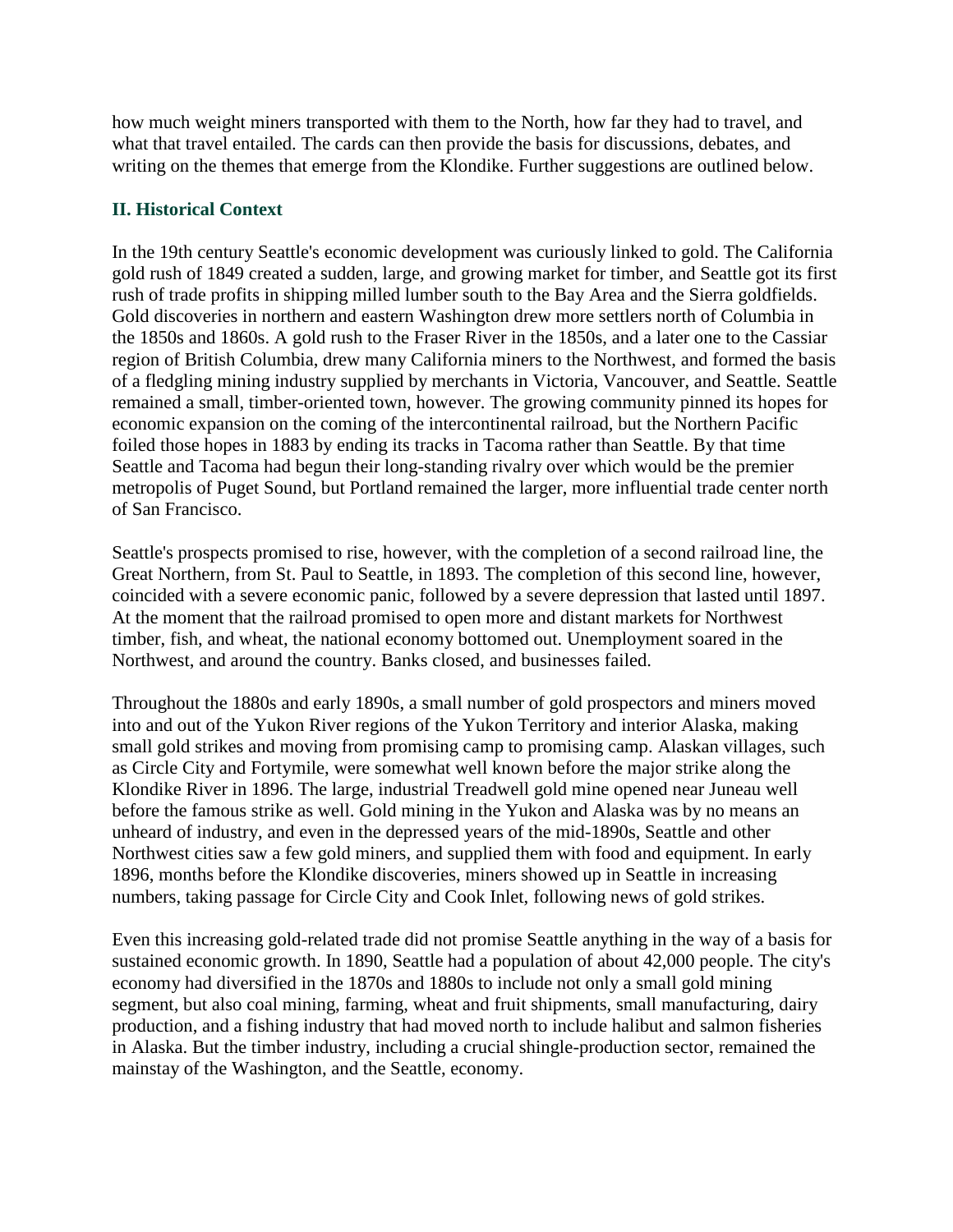In July of 1897, the steamer *Portland* arrived at Schwabacher's dock on the Seattle waterfront and discharged a horde of successful Klondike gold miners, weighed down with bags, sacks, and boxes of gold. The newspapers and telegraphs spread word of this shipment, and the similar one to San Francisco, all over the nation and the world. The depression-starved populace ate up the story. About 10,000 people in Seattle immediately decided to try their luck at the goldfields, and prepared to leave for the Klondike that summer. The immediate demand for mining supplies galvanized the grocers, clothing jobbers, and hardware mercantiles in the city. Several thousand people beyond Seattle arrived to look for work in the city, hoping to find jobs in the service economies fueled by the growing boom. Others flocked from all over the country to attempt to get to the northern interior before winter set in.

Within a few weeks of the arrival of the Klondike gold, the Seattle Chamber of Commerce met to come up with a plan for promoting Seattle as the outfitting center for the northern goldfields. The Chamber formed a Bureau of Information to advertise and publicize Seattle to the nation and the world at large, and to organize Seattle businessmen to join forces in this project. The Bureau of Information was led by its able and energetic secretary, an eastern newspaperman named Erastus Brainerd. The great fear, for Brainerd and other, was that another city, Portland or San Francisco, Vancouver or Victoria, would capture the prospective miners' attentions and draw them, and their business, to a city other than Seattle. Brainerd thus masterminded a huge media campaign designed to convince the whole country that Seattle was the one and only gateway city to Alaska. He used newspapers, letters, circular surveys, advertisements, an exhibit of gold, and petitions to the government to draw attention and business to Seattle.

The documents here include several items that pertain to the Seattle Chamber of Commerce's campaign to capture the Alaska trade, and thus to boost its own economic fortunes. There are several documents that show the competition between various cities for this trade. How do these cities still compete today? This connects to the larger Northwest history theme of how cities grow, and how they competed with each other to capture economic fortune. Seattle grew by becoming a center for trade with Northwestern hinterlands, which with the gold rush came to include Alaska. This can be compared to Portland and its Columbia and Willamette River hinterlands. It can lead to a general discussion of why cities become economically wealthy when hinterlands often do not. And that can lead to broader questions about rural vs. urban conflicts, resentments, problems, which characterize Northwestern history and politics.

Brainerd's thorough work, tenacity, and sheer volume of effort paid off. According to its own sources, Seattle managed to draw 3/4 of the gold seekers to its stores and wharves. The actual number is difficult to pinpoint. The Seattle *Trade Register* reported 15,000 miners moving through Seattle from January through March, 1898, which was one of the most crowded periods. But that was only three months. The numbers must have reached three to four times that number in the next two years, but, given the transient nature of the population, it was difficult to tell. In January, the *Trade Register* reported that the jobbers, or supply houses, had stocked their premises almost beyond capacity. Several new outfitting establishments opened up in January 1898 as well. Grocers opened new businesses as well.

With thousands of men and women passing through Seattle on their way to the Klondike and Alaska, each of the city's and the region's industries received a boost. Seattle merchants sold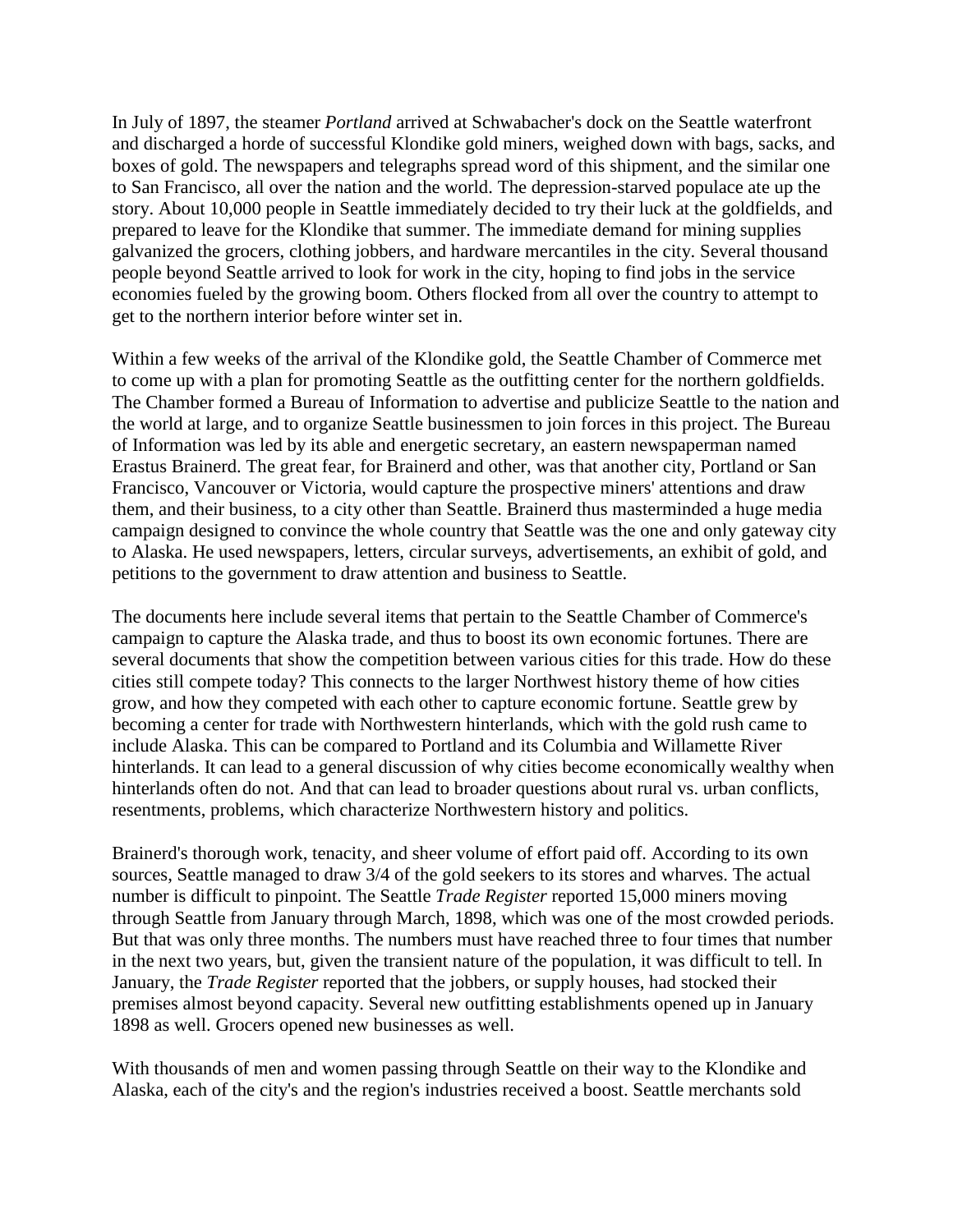meat, dried fruit, and flour to the miners, as well as clothing and equipment. They shipped lumber north to Skagway and Dyea to build new towns, boats, and docks. The Moran Bros. and other Seattle shipbuilders began construction of scores of new steamboats. On Whidbey Island, potato farmers and processors began to produce dried potatoes for the farmers, and sold tons of their traditional crop in novel ways. Ships that usually sailed north with tin for salmon canneries carried miners and equipment north as well, and returned with salmon.

The city's infrastructure received its share of benefits. With thousands of transient miners in the city, hotels and rooming houses were overbooked. The construction business boomed, with new houses and businesses, restaurants and hotels. Feeding and housing the miners created jobs, which drew more people, which created more jobs. The amount of money passing through Seattle banks went from \$36 million in 1897 to \$68 million in 1898 to over \$100 million in 1899. The population, though always roughly estimated, may have reached over 60,000 by 1898, and would reach 80,000 or 90,000, give and take the transient population, by the turn of the century. The 1900 U.S. Census put it at 80,700, not counting Ballard and the suburbs.

Seattle was able to boost its economy when miners returned as well. Almost immediately upon learning of the gold strike, the Seattle Chamber of Commerce petitioned the federal government to establish an assay office in Seattle. The office was in place in the city by the summer of 1898. This meant that miners returning to Seattle could have their gold tested and given value right in the city, and that they could exchange that gold for coin or paper money. Before, they had had to travel to San Francisco to get an official government assay. With Seattle's assay office in place, gold, money, and spending power flowed straight into the city.

Where some money flowed, more money followed. Seattle's status rose in the eyes of major corporations around the country. Both railroads, the Northern Pacific and the Great Northern, invested millions in upgrading their Seattle waterfront facilities in order to handle the transshipment of goods from trains to ships and back again. Much of that transshipment expanded far beyond the Alaska trade to include expanding imports and exports to Honolulu, the newly conquered Philippines, and the Far East. With new wharves and docks, major steamship companies could establish headquarters in Seattle in order to serve the growing Northwestern trade network.

The Klondike gold rush was certainly a good example of a city taking advantage of a temporary boom. It was also more than that. Once Seattle had "captured" the Alaska trade, it moved beyond the temporary benefits to solidify the economic ties between the city and Alaska.

Seattle reached out and claimed Alaska as its hinterland, a large and distant source of raw materials, and a market for Seattle's commerce and production. It learned to funnel Alaskan people and resources into and out of Seattle, and used the wealth produced through this corehinterland relation to re-make itself as a leading national metropolis. After 1900, the city saw new buildings, like the 1904 Alaska building, the city's first modern skyscraper. Engineers began plans for the Denny regrade, washing away hills to extend the city's commercial district. Planning began for the Lake Washington ship canal, to link inland freshwater lakes with Puget Sound. This urban and suburban development, combined with burgeoning trade connections, set the city on a new course in the 20th century. By 1905, the city directory labeled Seattle "The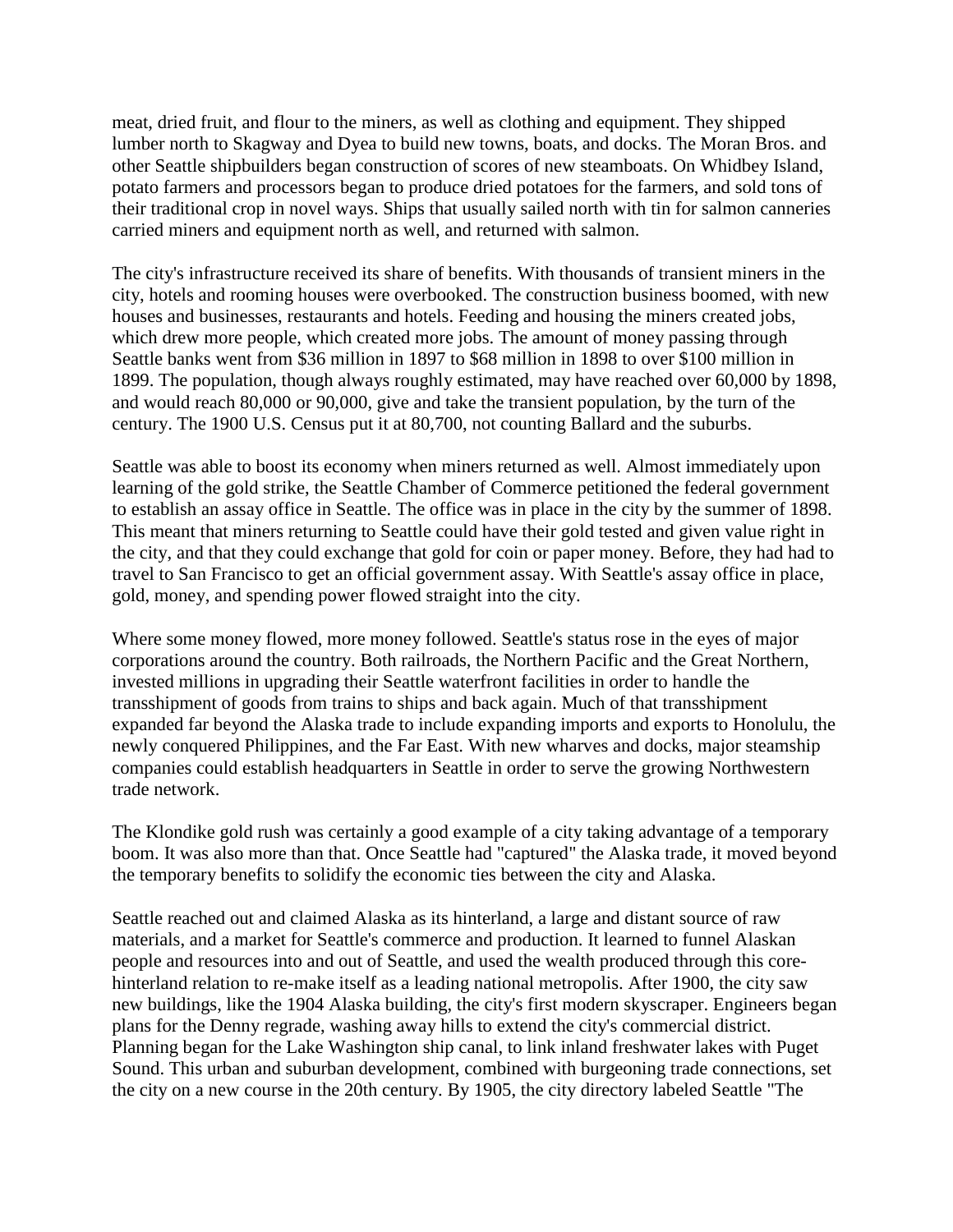Metropolis of the North Pacific" and "The Gateway to Alaska and the Orient." In that year, the directory also stated that "the merchants of Seattle practically control the trade of Alaska, and the Yukon Territory, which is \$20,000,000 per annum and is increasing yearly. . . . Seattle is the headquarters and base of supplies of the Puget Sound, Alaska, and Fraser River salmon fisheries, which produces salmon valued at \$15,000,000 per year."

Of course, no one realized any of this more than the city's economic community. Once the initial effects of the Klondike boom waned, the Chamber of Commerce took action to solidify trade ties with Alaska, and to continue to promote the city's growth. The greatest expression of their efforts was the 1909 World's Fair, Seattle's Alaska-Yukon-Pacific Exposition. The AYPE celebrated Seattle as the center of an international trade system linking the city and its northern hinterland, and the Asian-Hawaiian-Philippine trade connections as well. On the fairgrounds at the University of Washington, the buildings and exhibits celebrated the peoples and products of all of Seattle's trade hinterlands and trade partners, highlighting the city's economic and cultural achievements. The fair's exhibits and rhetoric made it clear that Seattle was really the most important Alaskan city, even though it was not even in Alaska. Seattle's business community was dedicated to economic development in Alaska, because development in Alaska meant wealth for Seattle. Seattle's attitudes combined a great pride and self-aggrandizement with gratitude. During the AYPE, the city placed a statue of William Seward in Volunteer Park in order to honor the man that had convinced the country to purchase Alaska in 1867. Seattleites knew that they owed much of their newfound prominence to Alaska, but still asserted their own greatness. This tended to annoy Alaskans, a resentment that continues, along with Seattle's ties to Alaska, to this day.

The document sources here provide source materials with which students can investigate Seattle's role in the gold rush, and uncover the ways in which Seattle harnessed this event to fuel its own growth. However, there was more to the gold rush than that. For the hundreds of men and women who left home in search of gold, it was a futile act, an incredible amount of hard work, and a great adventure. Very, very few of those men and women found much gold. Some broke even, some came back destitute. A small, small percentage struck it rich. Most who did had to invest a lot of money in order to do so. While stories abounded of poor men and women who in one day became millionaires, it happened only to a tiny handful of people.

For the majority, the experience of the gold rush was not about getting rich, but about hard work, struggle, and privation in a new environment. The documents here provide a number of comparative perspectives on this experience—men and women, workers and miners. They include diaries and journal entries from the trails and rivers that led to the goldfields, and from the mining towns and mines themselves.

Most miners who outfitted in Seattle took one of four routes to the Yukon goldfields. The "rich man's route" was by steamship all the way—from Seattle through Dutch Harbor and into the Bering Sea. During the few months free from ice, steamers could enter the mouth of the Yukon at St. Michael's and get up river to Dawson City. This was a long voyage, and expensive, but provided a relatively easy trip. The Stikine River-Teslin Trail was another less popular route, due not to expense but to difficulty. Miners took steamers up the Stikine River from Wrangell, Alaska, passing almost immediately into British Columbia. From the head of navigation at Telegraph Creek, they commenced a difficult overland journey with sleds and pack trains that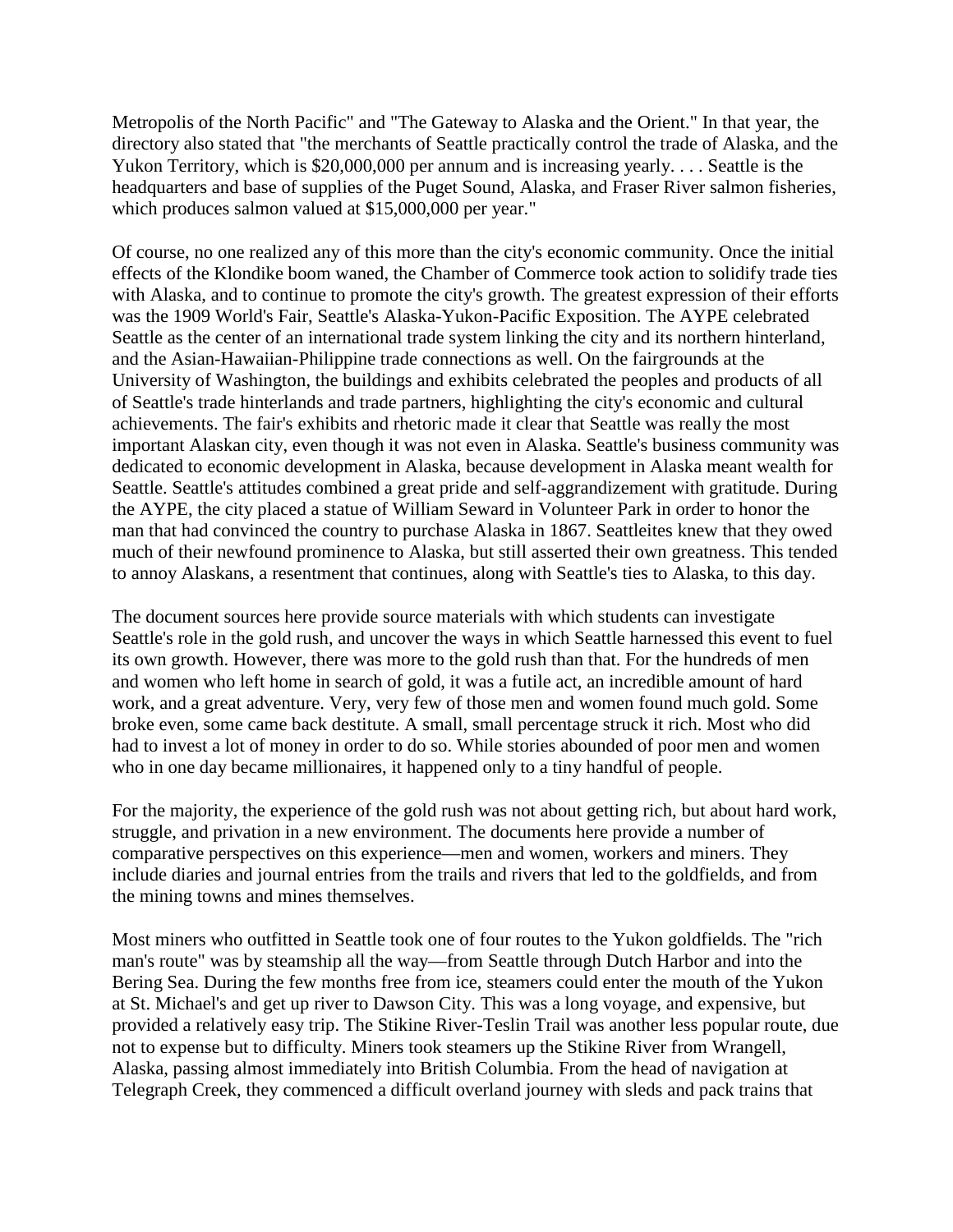proved for many nearly impossible. The trail led them to Teslin Lake, and thence to the other lakes that formed the headwaters of the Yukon. The letters of Hunter Fitzhugh, excerpted in the documents, describe the challenges of this route.

The majority of miners took either the Dyea Trail over Chilkoot Pass or the White Pass Trail over White Pass. These famous trails left from Dyea and Skagway, respectively, two small towns at the head of Lynn Canal. Skagway was the bigger town, booming quickly as the break-andbulk point for people and supplies that came off of steamships and were taken up the trails. The White Pass Trail was the less grueling of the two trails, passable by horses and mules. It was plagued by unbelievable mud and rough terrain, which resulted in the death of scores of horses and other animals. The trail was replaced by the White Pass and Yukon Railroad by 1899.

The Dyea Trail was the most famous, and the greatest physical challenge. Too steep for horses or mules past a certain point, miners had to haul their hundreds of pounds of supplies on their backs. They moved up and back on the trail, making multiple trips over each section, shuttling loads further and further up the trail. The greatest challenge came in the final ascent of the pass, which was as steep as a staircase, though this staircase was carved in snowpack. The ascent to the summit, and then the descent to Lake Lindeman, were for many the most grueling experience of their lives. Scores of miners gave up while attempting these trails. They sold their outfits to others and headed back down to tidewater to find passage south to Seattle or other cities. The trails became moving marketplaces, dotted with buyers and sellers, crude lodging establishments and restaurants. The miners proved a lucrative captive market for those who could find something to sell—and there always seemed to be something to sell.

Most miners crossed the passes in late winter, February or March, and then camped along the headwater lakes, Lindeman and Bennett, until the ice cleared from the lakes and rivers in April and May. They built boats at the lakes, buying lumber from sawmills that appeared out of nowhere, or whipsawing their own lumber. This was particularly hated work, one man positioned beneath a log, one above, while the log sat on a high frame. The two men than push-pulled a cross-cut saw up and down through the log—the man on the bottom subject to falling debris, the one on top to losing his balance. Many friendships and partnerships foundered on this work.

In the spring, miners launched their heavily loaded barges, rafts, scows, and even small steamers, and headed down the long lakes to meet the Lewes River, which joined with others to become the Yukon. There were several challenges along the way, including the White Horse Rapids and Five Fingers Rapids, which wrecked quite a few boats and even killed people. Once they passed these points, most miners turned to the task of finding gold-bearing claims to mine. Some, hearing that the Klondike fields had been completely claimed, headed up other rivers in British Columbia, like the Stewart, to prospect for new gold-bearing ground. Some headed past the Klondike and Dawson, across the border to Alaska, where they prospected a series of American creeks, including Independence, Fourth of July, the Koyukuk River, and Manook Creek (also spelled Mynook, and Munook) near Rampart City, Alaska.

In 1899, news of a strike near the mouth of the Yukon led many miners to leave the fields of the upper Yukon for Nome, which became the site of a second large-scale gold rush. Hundreds took steamers north from Seattle in 1900 to mine the beaches and creeks at Nome. They joined the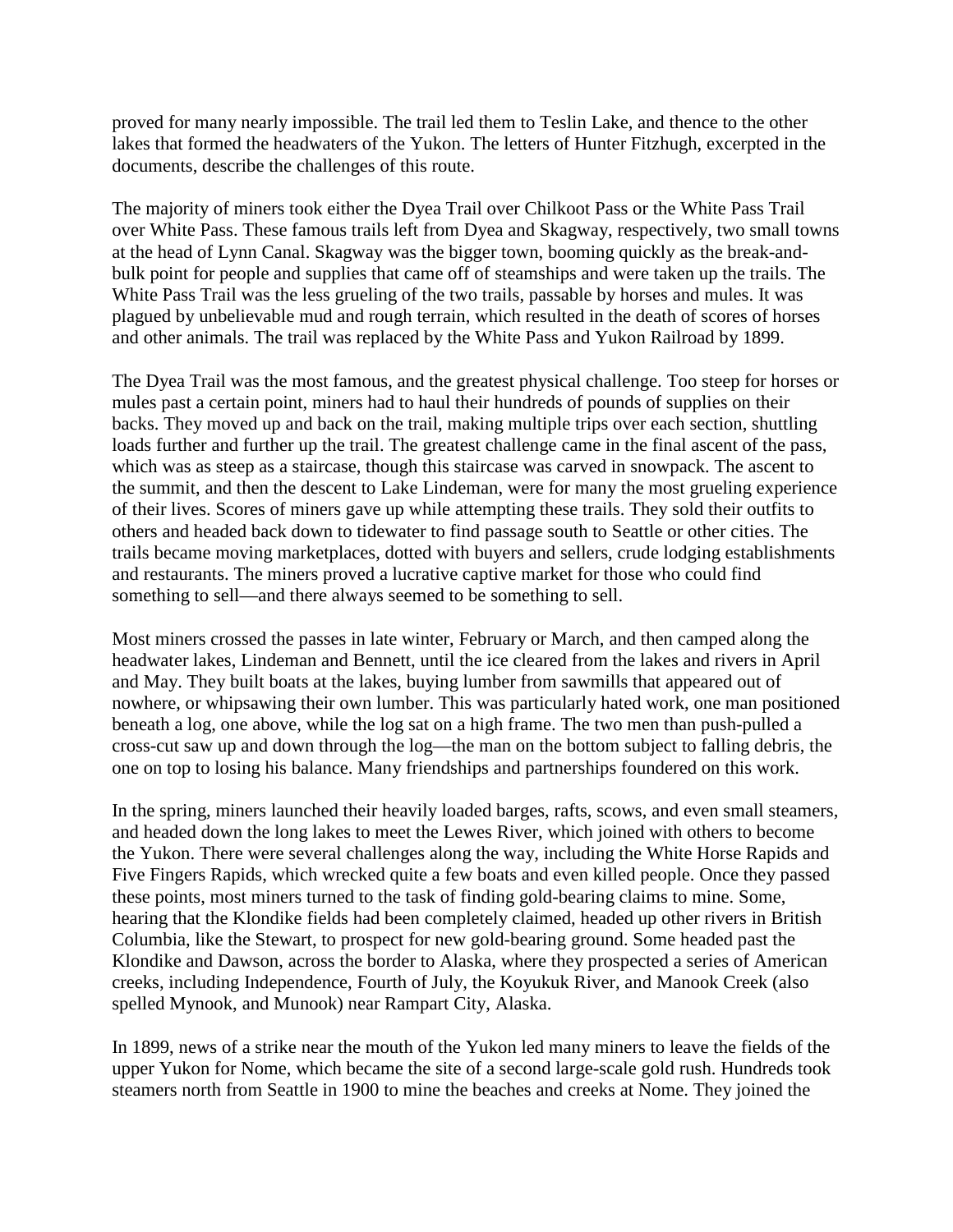crowds from the Yukon in taking brief stabs at finding gold, but few lasted longer than a few months in Nome. Because Nome was on the coast, with direct access by steamship during the ice-free season, Nome was built almost instantly. Anything that could fit in a ship was brought from Seattle, from whole buildings to narrow-gauge railway tracks. Despite the ability to get almost anything to Nome, the miners still had to grapple with the environment and the complete lack of wood.

Hundreds of miners did go to the Klondike goldfields in Yukon Territory, and to Dawson City, the town that grew up at the mouth of the Klondike where it flowed into the Yukon. Few of these miners could get claims on the rich creeks of the Klondike district, but many worked for wages for other mine owners, or worked others' claims on a share system, which was called a lay claim. Some were able to break even doing this kind of work. Others made enough money to attempt to prospect other creeks on their own. Most made little progress, or turned to other jobs and other ways of making money. Huge numbers, hundreds, realized that without claims on the rich creeks they had no hope of becoming millionaires. They immediately got on steamers and headed down the Yukon for home before the rivers closed up for the winter. In the early winters, 1897-98, for instance, many attempted to leave during the winter, by dogsled. This was a grueling and dangerous trip as well.

For those who stayed, the work of gold mining provided its own set of hardships and challenges. The work was profoundly affected by seasons and the sub-Arctic climate. In order to find goldbearing gravel, miners had to sink shafts next to existing creeks down to older stream beds that had been covered up with 10-20 feet of muck, dirt, and permafrost. Running water posed a challenge, so miners dug in the winter, when the creeks were frozen. They used fires and hot rocks to thaw through the permafrost and loosen the dirt. Digging and thawing, they excavated deep shafts, piling up the dirt and gravel on the surface, to wait for spring. Only in spring, when the ice cleared, could they get the running water needed to wash, or sluice, the "pay dirt" and separate out the gold. Miners panned samples of dirt all winter to test their claims and assess the amount of gold in any particular hole or drift, but they never knew how much gold they were going to get until the spring "wash up" when they sluiced the gold or used rockers to separate it out. This meant that miners could do back-breaking labor all winter, and end up with very little money at the end. Faced with such disappointment and uncertainty, many miners gave up quickly and headed home. Others found wage labor jobs, cutting wood or digging for other miners. The profitability of individual placer mining declined quickly after the first few seasons. Individual miners and small groups of partners could unearth the easily accessible nuggets. Mining for finer gold required much more massive and expensive equipment, especially dredges. After 1900, large companies began buying up claims along the Klondike and at Nome, and the creeks soon became the site of large scale technological mining. As a popular field for individual miners, Alaska and the Klondike faded rapidly.

#### **III. Themes to Guide Discussion and Work**

Excitement and Wealth: Though students can argue about this, the Klondike gold rush was probably the most momentarily exciting event in the Northwest in the 19th century. People really got quite crazy. The documents provide a way for students to investigate this excitement. Why was this event exciting? What were people excited about? What factors contributed to the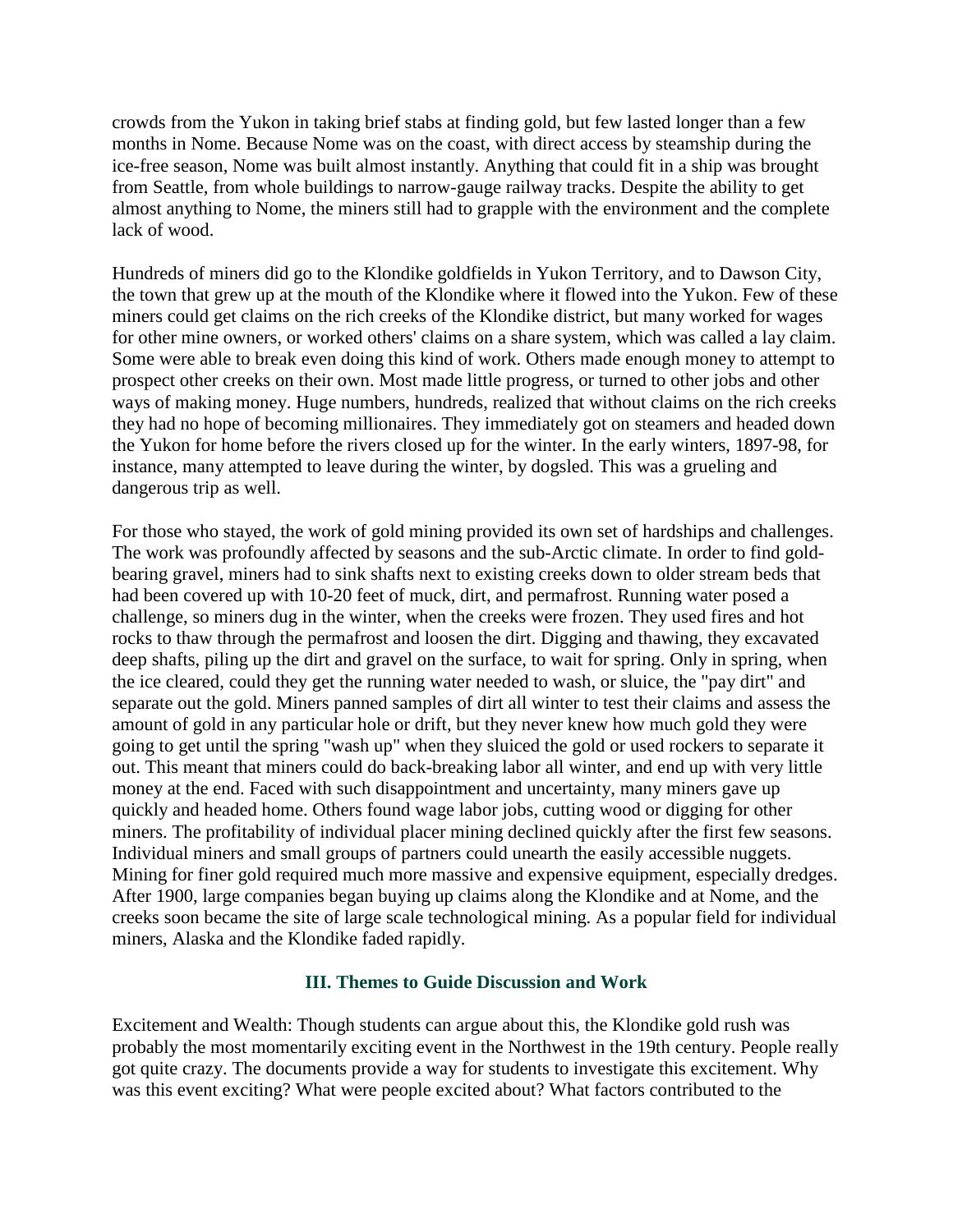excitement, and who worked to increase or decrease it, and why? How was the gold excitement related to the larger economic and social context of the Pacific Northwest in the late 19th century? What happened to that excitement as the gold rush progressed? How did it change?

The question of the Klondike excitement is of course connected to gold and to the promise of wealth that went along with gold. The Klondike gave people a chance, or so they thought, to get rich. That promise of riches is something that students can debate. Why did/do people want to get rich? What options did they have in 1898? Why was this such an attractive option? Why did everyone think it would work? And who did get rich? Where? Why? How? How was money really made? Who failed to get rich, and why? How did individuals deal with both excitement and disappointment?

Diaries and letters of both men and women provide the means, as well, for students to gauge how the themes of excitement and wealth might have played out differently for men and women, according to the broader definitions of men's and women's roles and responsibilities both in the gold country and in the society as a whole. They can also investigate the different approaches taken by people of different social status.

The Natural Environment: For people used to modern urban living, or even farm life, in the 1890s, the trip to the Klondike was a profound change. The natural environment of the Chilkoot Pass, Lake Bennett, the Yukon river, the goldfields, and Dawson City demanded new skills, hard work, and profound adjustments. It also posed severe dangers that for many people meant injury and even death. Where was the danger? What were their biggest concerns in taking care of themselves in this new environment? What was the work of gold mining actually like? What role did the physical world play in shaping the event? The rivers? The mountains? The gold itself? The climate? What was gold mining actually like? What new knowledge and skills did men and women gain? What did they think of those experiences? Were they good or bad? These questions can be linked to other extractive economies in the Washington history. How did gold mining compare with logging, ranching, fishing, or farming, as a way of relating to the natural world? How does the environment play a role in the history of the Northwest?

Social Relations: The tension, excitement, and challenging environment of the Klondike threw people together in new ways. How did they relate to each other? How did men and women relate? What work did women do? What work did men do? Rich and poor? What kinds of communities did they create—towns, households, villages? How did they deal with conflicts? With frustration? Did men and women relate differently under special circumstances? How did gold miners view and deal with Native peoples in the Yukon and Alaska? What kind of work did Native peoples do? How did all of these relationships change over the course of the gold rush?

Industrialization and Transportation: The 1898 gold rush was a modern event. It took place in a world of railroads and telegraphs, steamships and streetcars. Unlike earlier gold rushes, people could move to and from Seattle very quickly, in a matter of days. News traveled quickly as well. This modernity contrasted sharply with conditions in the goldfields, at least at the start. Transportation was a great challenge, no matter what the season. Gold seekers had to wait months to get into and out of the goldfields. They could get from the East Coast or the midwest to Seattle or Skagway in days. On the way back out, once they got to Skagway or Seattle, they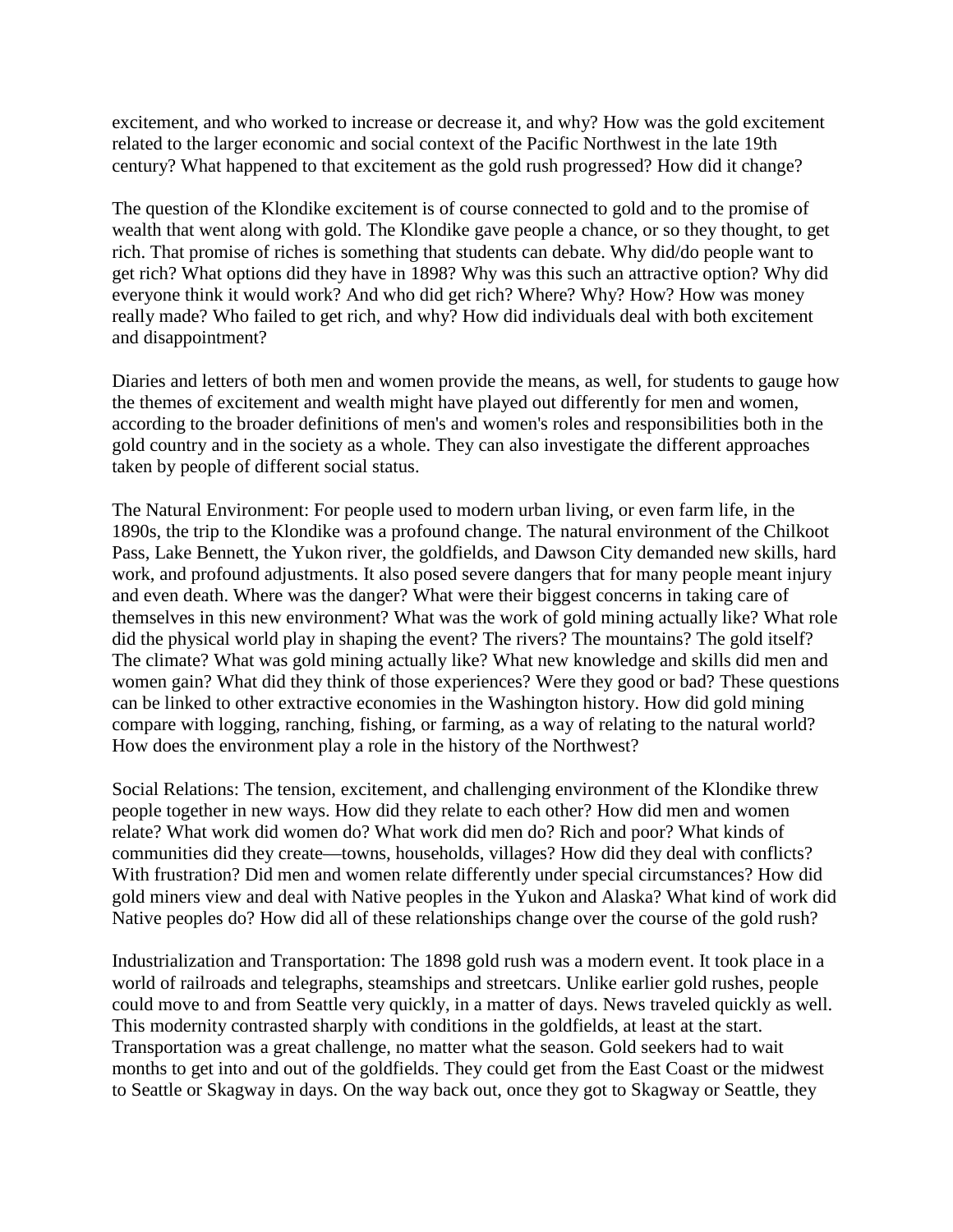could be back home in San Francisco, Chicago, or New York very quickly. How did this shape the event? What did it make possible? What were the contrasts between the modern and the very primitive?

#### **IV. Related Material/Outside the Classroom**

If teachers want to expand the curriculum materials, one good place to start is with the writings of Jack London. Several London short stories, including "To Build a Fire" and "The One Thousand Dozen," as well as the longer novels *Call of the Wild* and *White Fang* were based on London's observations of the Klondike. There are other Klondike short stories as well. They emphasize themes of the dark side of human nature—the desperate search for wealth, the darkness of greed, and the thin line within human nature between civilization and wildness. There is a lot of death and tragedy. London often writes about human nature by writing about dogs, thus exploring the natural wildness within humans that comes out in the extremes of the Yukon. The famous Klondike poems of Robert Service, including "The Cremation of Sam McGee" are a lot of fun as well, and provide a way for students to integrate literature into historical materials. In total contrast, Charlie Chaplin's short film *Gold Rush* is a lot of fun and connects the Klondike with larger questions of human folly, human nature, and, of course, food. It features the famous "tapdancing dinner roll scene"—a classic.

Either the film or the stories, or both, could provide an introductory or concluding segment of the unit, as well as broader and different perspectives on the core events.

Seattle's Pioneer Square, site of much Klondike activity, is now home to the National Park Service's Klondike Gold Rush National Historic Park. The museum includes photos, exhibits, and audio-visual presentations, and can be reached at (206) 553-7220. A visit to the National Historic Park can be combined with a walking tour of Pioneer Square, including visits to the buildings where Klondike miners bought their supplies at stores like Schwabacher's and Cooper and Levy.

### **V. Classroom Activities**

1. Before even beginning with the curriculum materials, students could discuss how their community, and the state of Washington, is connected to Alaska. What associations do students have with Alaska? What do they think of? Who has lived there? Why? Relatives? In the phone book: How many companies in the yellow pages with the name "Alaska?" What do they know about Alaska Airlines? Why is the UW mascot a "Husky"? What Alaskan industries are based in Seattle? Do the students know people whose jobs connect them to Alaska? Who has been to Alaska, and why? What kinds of things do we use, eat, buy, that come from Alaska? The question of how and why Alaska is linked to Washington today might be a good starting point.

2. Maps and documents. Have students find key points on various maps of Washington and Alaska: Seattle, the Inside Passage, Wrangell, Skagway, Dyea, St. Michaels, Nome, the Yukon River, White Pass, Chilkoot Pass, Lake Bennett, Dawson City, the Klondike River, Circle City, Rampart City, Nome, Fairbanks. Then have them find documents that describe those places, the experience of being there, what went on there during the gold rush.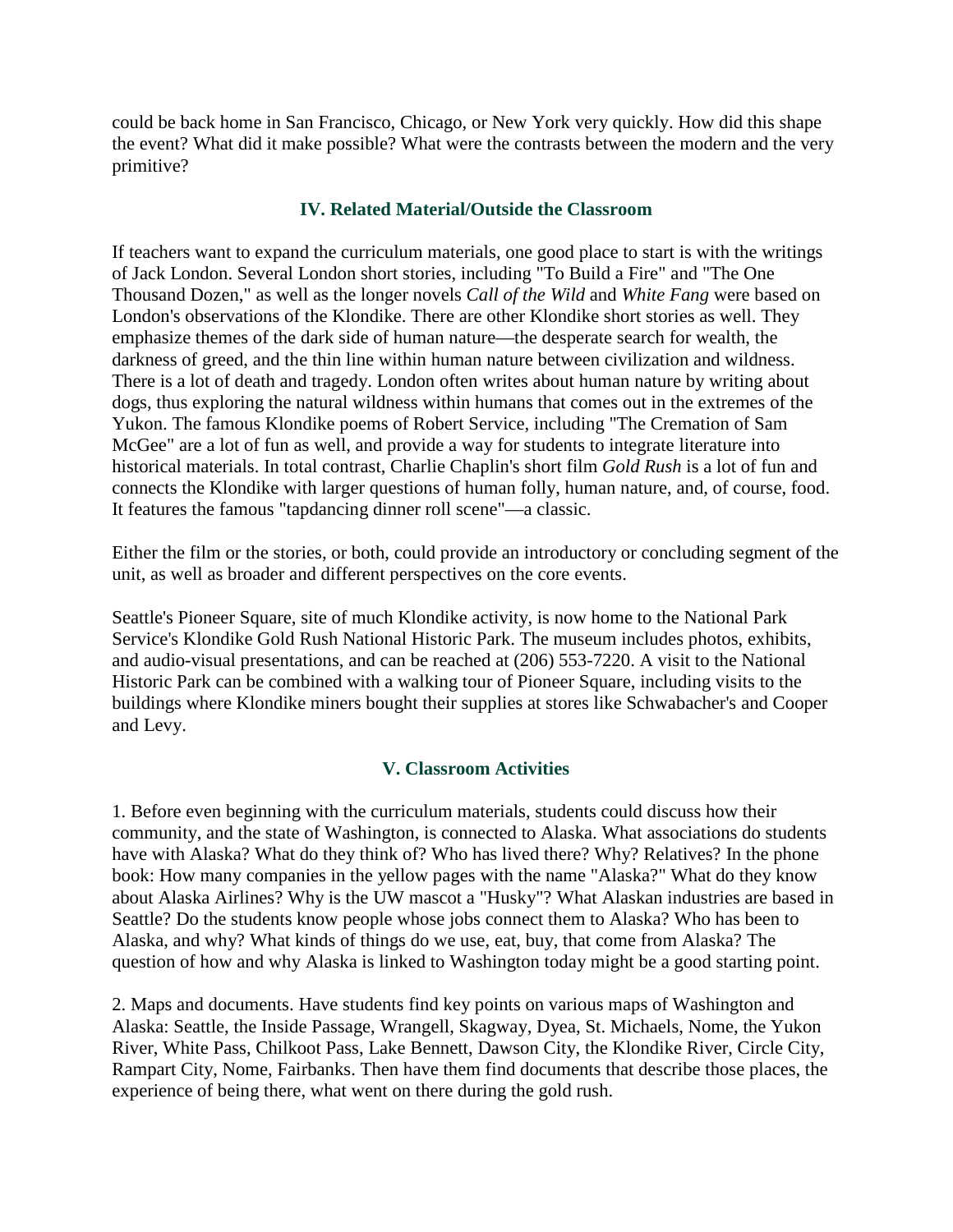3. Divide students into groups. Assign different groups different tasks with regard to the gold rush, and supply them with the appropriate documents. One group could be miners interested in traveling to the Klondike to mine for gold—they have to plan the trip, estimate costs, make lists, set a calendar, and justify the whole thing. Another group could be businessmen in Seattle, charged with advertising the city as the best outfitting place—using the documents from the Seattle chamber of commerce. They design their own advertising campaign, with strategy and arguments.

4. Design a Seattle-based guidebook for people thinking about going to the Klondike or Alaska to mine for gold.

5. The documents provide a good basis for comparing the experiences of men and women in the Klondike and Alaska. Students could choose documents from one group and write letters home, or diary entries, as either a woman or a man, describing their experiences. Or they could do both, making their own written analysis of the differences and similarities.

6. Design and lay out a full newspaper page that includes articles, cartoons, editorials, pictures, advertisements, etc. Each of the items on your layout should reflect a significant event described in the documents or be about the person who authored the document(s). Include a headline, pictures, and details in your articles. Your finished product should look like a page from a newspaper.

7. Plan an interesting talk show or interview for the class of one or more of the people you have read about, to elicit the rich details of their experience. Write out the questions that the "host" will ask of the "guest." Rehearse your show so that it is smooth.

8. Plan and invite the class to listen in on a friendly gathering where a few of the letter writers/journal keepers/key people get together and share their experiences.

9. Go back into the documents and select key words and phrases that reflect the highlights of the person's experiences. With these selected words write a full-length, finished poem or song which represents these experiences. It may be sung or recited to the class.

10. Using the documents for information, make a scaled-down version suitable for and understandable to younger children. Have a book cover, pages with simplified incidents, and illustrations.

11. You are a news anchorperson for a major network news show. Outline a news story related to the events in the documents that you read. Perform your nightly news duties and report this story to the public.

12. For the documents, make a travel brochure for all of the places visited, including all of the interesting highlights and facts mentioned by the writer.

13. Tell a story about or dramatize at least three events from the documents you read.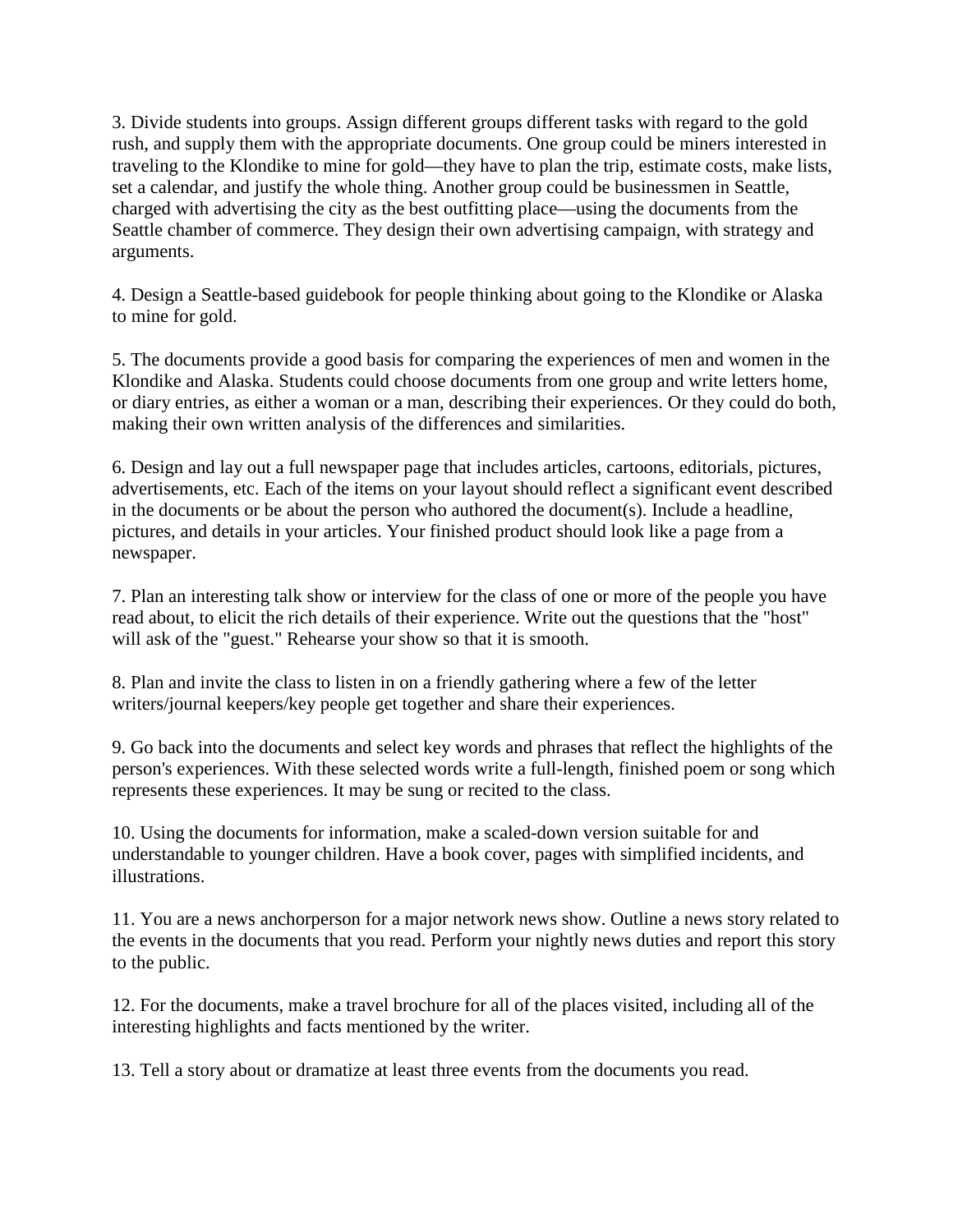# **VI. Chronology: Seattle and the Klondike Gold Rush**

| Year                    | Event                                                                                                                                            |
|-------------------------|--------------------------------------------------------------------------------------------------------------------------------------------------|
| 1886                    | Gold strike at Forty-Mile Creek, Alaska.                                                                                                         |
| <b>June 1889</b>        | Seattle Fire.                                                                                                                                    |
| 1892                    | North American Trade & Transportation Company (NAT&T) founded in Chicago, to set up<br>trading posts along Yukon River.                          |
| 1893                    | Completion of Great Northern Railway from St. Paul to Seattle.                                                                                   |
| 1893                    | Financial panic and depression hits American economy.                                                                                            |
| 1895                    | NAT&T store established at Circle City, Alaska.                                                                                                  |
| 1896                    | March-April Considerable numbers of miners leave Seattle for Circle City, Alaska, other goldfields at Forty<br>Mile, Sixty Mile, and Cook Inlet. |
| 1896                    | Population of Circle City reaches 5,000.                                                                                                         |
|                         | August 1896 Gold discovery on Bonanza Creek, tributary of Klondike River, Yukon Territory.                                                       |
| <b>Fall 1896</b>        | News of Klondike strike reaches Circle City, miners depart for Dawson. Building begins at the<br>new site of Dawson City, Yukon Territory.       |
| Winter 1896-<br>1897    | Miners work Klondike mines, take out millions in gold.                                                                                           |
| April 1897              | Population of Dawson City reaches about 1,500.                                                                                                   |
| Summer<br>1897          | Population of Dawson City reached 3,500.                                                                                                         |
| <b>July 1897</b>        | Miners return to Seattle and San Francisco with news of Klondike gold and gold itself.                                                           |
| 1897                    | July-August Miners leave Seattle and other cities for the Klondike. By September 1st, 9,000 left the port of<br>Seattle.                         |
| February-<br>April 1898 | Thousands leave Seattle and other cities for the Klondike.                                                                                       |
|                         | April 3, 1898 Snowslide at Chilkoot Pass, killing over sixty men and women.                                                                      |
| Summer<br>1898          | Between 20,000 and 30,000 potential miners reach Dawson                                                                                          |
| <b>July 1898</b>        | Gold strike at Anvil Creek, Alaska, Nome Mining District.                                                                                        |
| 1898                    | Seattle begins regrade of downtown to expand commercial district.                                                                                |
| April 1899              | Town site of Nome staked and established.                                                                                                        |
| Summer<br>1899          | Discovery of gold on Nome beaches. Two thousand arrive to mine.                                                                                  |
| October<br>1899         | Steamer arrives in Seattle with Nome miners and gold aboard.                                                                                     |
| January-<br>April 1900  | One to two thousand miners travel from Yukon to Nome.                                                                                            |
| April-May<br>1900       | Ships sail from Seattle for Nome gold beaches, with up to 20,000 on board.                                                                       |
| Summer<br>1900          | Thousands descend on Nome beaches to dig for gold in the sand.                                                                                   |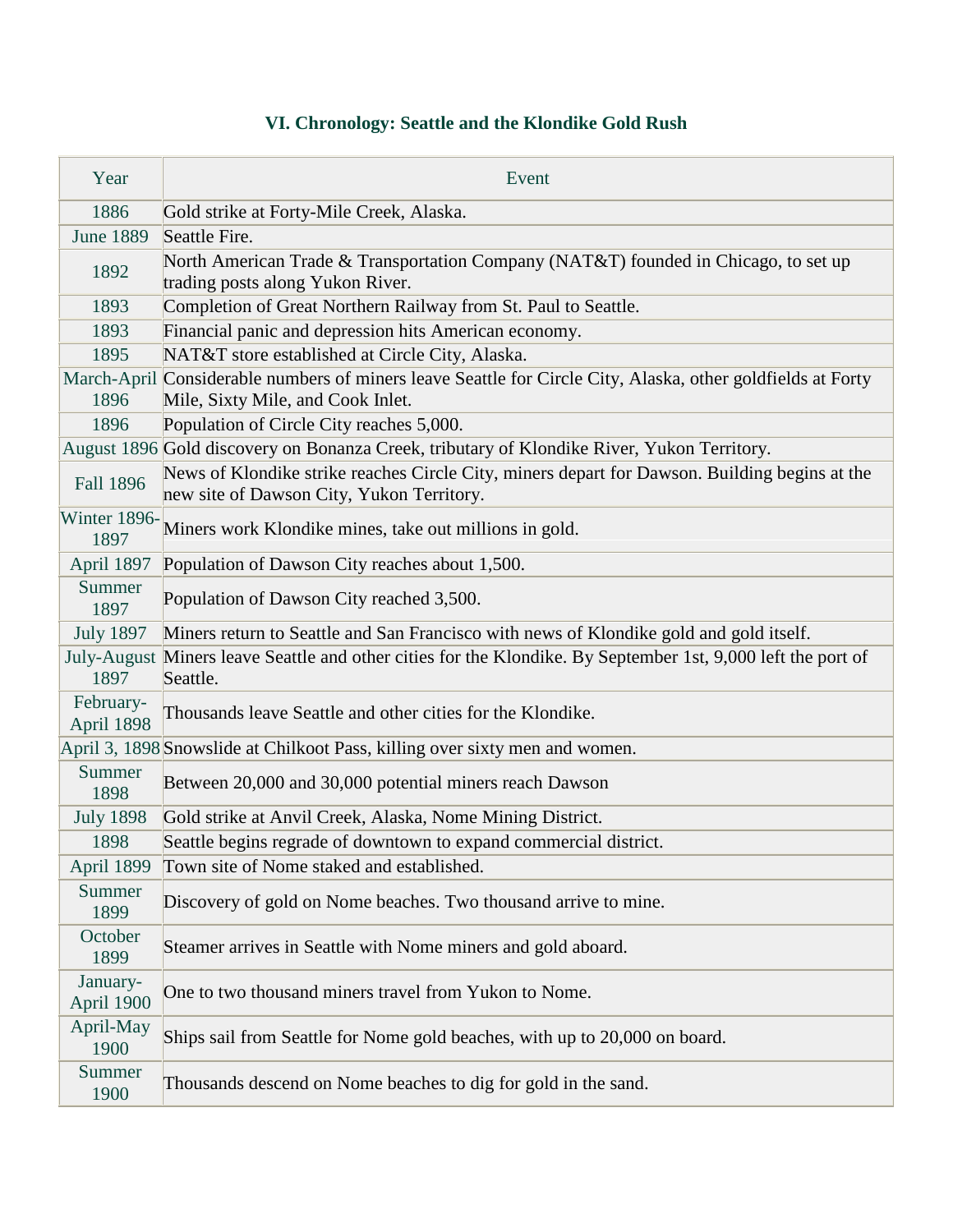| 1901      | Annual volume of business in Seattle tops \$50 million.                                                                                                                                                                                                                 |
|-----------|-------------------------------------------------------------------------------------------------------------------------------------------------------------------------------------------------------------------------------------------------------------------------|
| 1902-1903 | Gold discoveries in Tanana Valley, Alaska, and founding of Fairbanks.                                                                                                                                                                                                   |
| 1903      | Founding of Alaska Club, a Seattle organization for Alaskan businessmen.                                                                                                                                                                                                |
| 1904      | Construction of the 15 story Alaska Building, the first steel frame skyscraper in Seattle. Financed<br>by Jafet Lindeberg, who struck gold in Nome in 1898, along with other stockholders of the<br>Scandinavian-American bank. Includes space for Alaska Club offices. |
| 1906      | Schwabacher Company constructs new 8-story building at First and Jackson in Seattle.                                                                                                                                                                                    |
| 1908      | Alaska Club and Arctic Club merge in Seattle, bringing together Seattle and Alaska<br>businessmen.                                                                                                                                                                      |
| 1909      | Alaska-Yukon-Pacific Exposition is held in Seattle.                                                                                                                                                                                                                     |
| 1909      | Statue of William Seward placed in Seattle's Volunteer Park.                                                                                                                                                                                                            |
| 1914      | Seattle's ocean-borne commerce reaches new high of \$154,599,947.                                                                                                                                                                                                       |
| 1915-1916 | Alaska exports nearly \$50,000,000 in gold, silver, copper, other minerals, and salmon, to the<br><b>United States.</b>                                                                                                                                                 |
| 1916      | Construction of Arctic Building on Third Avenue in Seattle.                                                                                                                                                                                                             |

### **VII. Bibliography: General Sources on Seattle and the Klondike**

Adney, Tappan, *The Klondike Stampede* (1900; repr. Vancouver, B.C., 1994).

Bolotin, Norman, *A Klondike Scrapbook: Ordinary People, Extraordinary Times* (San Francisco, 1987).

Berner, Richard C., *Seattle 1900-1920: From Boomtown, Urban Turbulence, to Restoration* (Seattle, 1991).

Berton, Pierre, *Klondike: The Last Great Gold Rush, 1896-1899* (1958, repr. Toronto, 1993).

Holeski, Carolyn, and Marlene Conger, *In Search of Gold: The Alaska Journals of Horace S. Conger, 1898-1899* (Anchorage, 1983).

LaRoche, Frank, *Photographic Views En Route to the Klondike* (Chicago, 1898).

Martinsen, Ella Lung, *Black Sand and Gold: A True Story of the Alaska-Klondike Gold Rush* (Portland, 1956).

Marks, Paula Mitchell, *Precious Dust: The American Gold Rush Era, 1848-1900* (New York, 1994).

Mayer, Melanie, *Klondike Women: True Tales of the 1897-98 Gold Rush* (Athens, Ohio, 1989).

Morgan, Murray, *One Man's Gold Rush: A Klondike Album*. Photographs by E. A. Hegg (Seattle, 1967).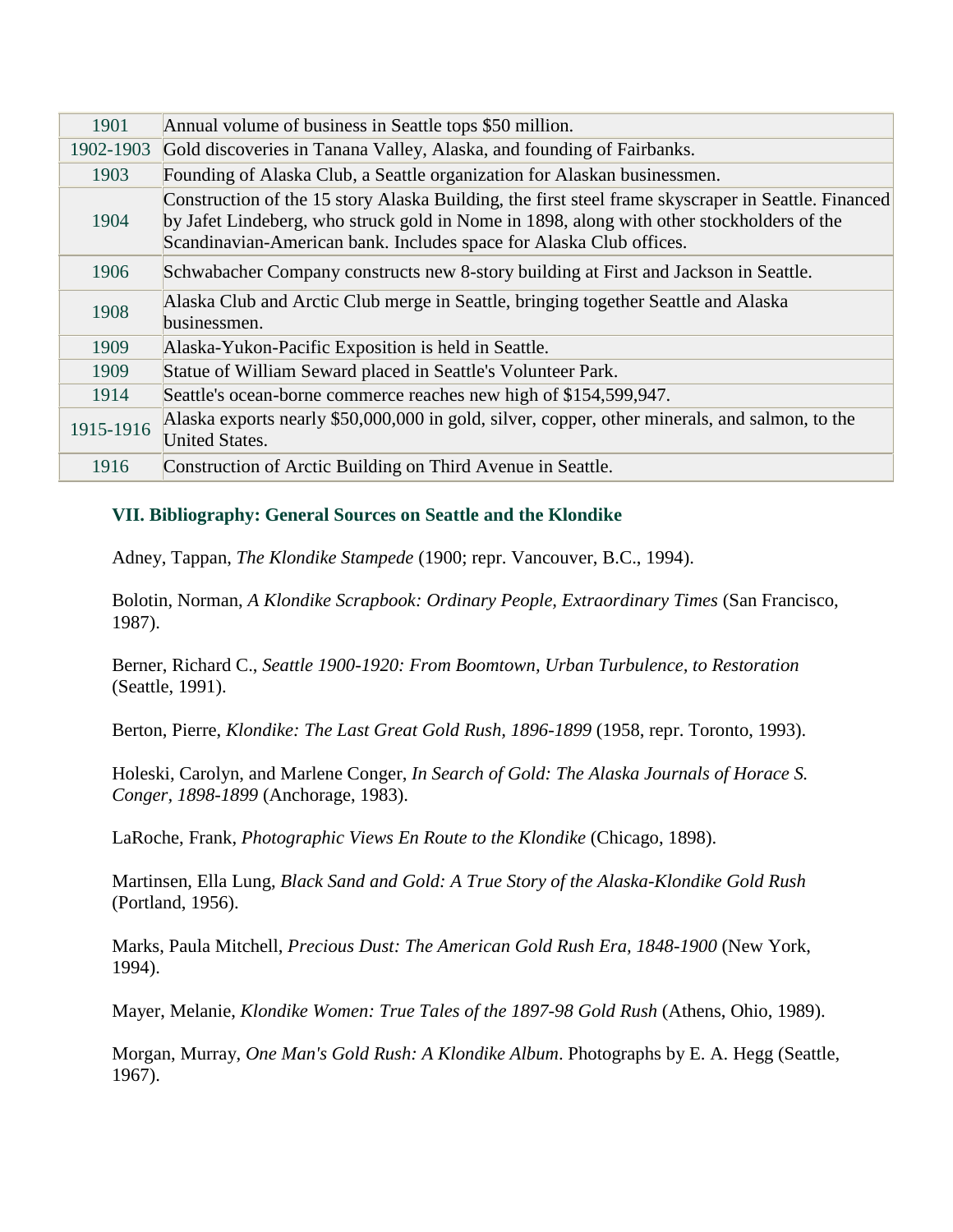Pomeroy, Earl, *The Pacific Slope: A History of California, Oregon, Washington, Idaho, Utah, and Nevada* (New York, 1965).

Sale, Roger, *Seattle: Past and Present* (Seattle, 1976).

Schwantes, Carlos, *The Pacific Northwest: An Interpretive History*, revised ed. (Lincoln, 2000).

Stone, Thomas, *Miners' Justice: Migration, Law, and Order on the Alaska-Yukon Frontier, 1873-1902* (New York, 1988).

#### **VIII. Sources and Concordance**

|            | 2   | 3   | 4   | 5          | 6          |            | 8   | 9   | 10         | 11         | 12         | 13  | 14         | 15         |
|------------|-----|-----|-----|------------|------------|------------|-----|-----|------------|------------|------------|-----|------------|------------|
| <b>16</b>  | 17  | 18  | 19  | 20         | 21         | 22         | 23  | 24  | 25         | 26         | 27         | 28  | 29         | 30         |
| 31         | 32  | 33  | 34  | 35         | 36         | 37         | 38  | 39  | 40         | 41         | 42         | 43  | 44         | 45         |
| 46         | 47  | 48  | 49  | 50         | 51         | 52         | 53  | 54  | 55         | 56         | 57         | 58  | 59         | 60         |
| 61         | 62  | 63  | 64  | 65         | 66         | 67         | 68  | 69  | 70         | 71         | 72         | 73  | 74         | 75         |
| 76         | 77  | 78  | 79  | 80         | 81         | 82         | 83  | 84  | 85         | 86         | 87         | 88  | 89         | 90         |
| 91         | 92  | 93  | 94  | 95         | 96         | 97         | 98  | 99  | 100        | 101        | 102        | 103 | 104        | 105        |
| <b>106</b> | 107 | 108 | 109 | <b>110</b> | <b>111</b> | <b>112</b> | 113 | 114 | <b>115</b> | <b>116</b> | <b>117</b> | 118 | <b>119</b> | <b>120</b> |
| <b>121</b> | 122 | 123 | 124 | <b>125</b> | <b>126</b> | <b>127</b> | 128 | 129 | 130        | 131        | 132        | 133 | 134        | 135        |
| 136        | 137 | 138 | 139 | 140        | 141        | 142        | 143 | 144 | 145        | <b>146</b> | 147        | 148 | 149        |            |

Click on any of the numbers below to go to a source document:

1. Mary Hitchcock, Bering Sea, June 1898; in Melanie Mayer, *Klondike Women: True Tales of the 1897-98 Gold Rush* (Athens, Ohio: Swallow Press, 1989), p. 56.

A wealthy woman's awestruck description of the Bering Sea, showing the reaction to the new and extreme natural environment many encountered in Alaska. Hitchcock was a tourist, interested in experiencing the Yukon River and the atmosphere of the gold rush.

2. Inga Kolloen, Dyea Trail, March 21, 1898; in Melanie Mayer, *Klondike Women*, p. 73.

A young woman's experience on the Dyea Trail and the hardships of the trip to the Klondike.

3. Inga Kolloen, Dyea Trail, March 29, 1898; in Melanie Mayer, *Klondike Women*, p. 78.

A young woman's experience on the Dyea Trail, indicating difficulties with weather, living conditions, and the attitudes of men.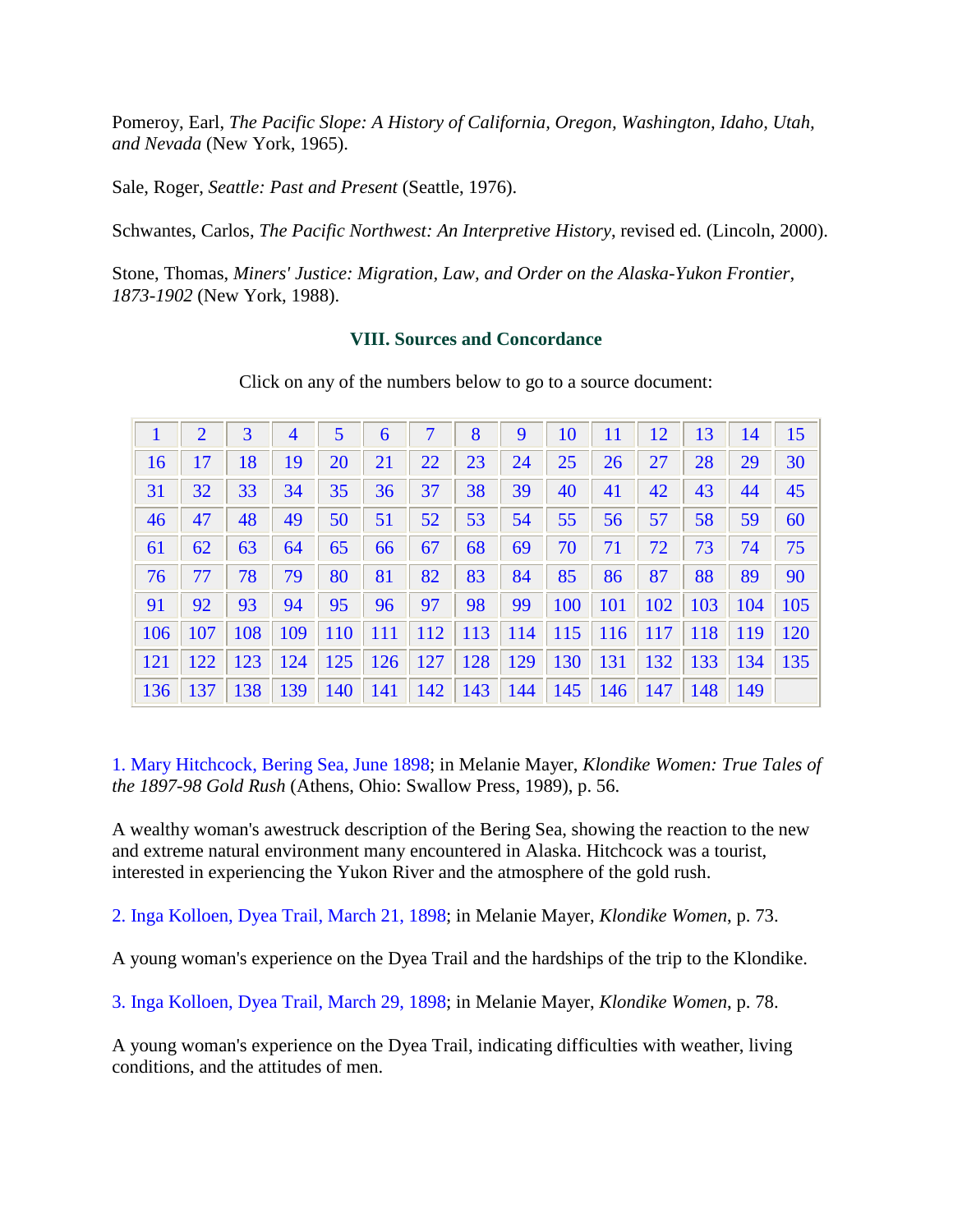4. Martha Purdy, Summer 1898; in Melanie Mayer, *Klondike Women*, pp. 102-103.

A woman's account of crossing the worst part of the Chilkoot Pass, indicating the overwhelming effort involved and the particular experience of women.

5. Flora Shaw, Lake Bennett, July 1898; in Melanie Mayer, *Klondike Women*, p. 175.

A female journalist's description of boat building at Lake Bennett, with concerns about the men's inexperience and the risks they took with their boats.

6. Frances Dorley, Five Finger Rapids, summer 1898; in Melanie Mayer, *Klondike Women*, p. 198.

A Seattle dressmaker's account of tensions between men and women while navigating a small boat down the Yukon River.

7. Letter from Thomas J. Church to General J. B. Metcalfe, July 19, 1897. Erastus Brainerd Scrapbooks, vol. 1, p. 1. Microfilm copy, University of Washington Libraries; original, Manuscripts Division, Library of Congress.

A letter from a Seattleite in Chicago concerning Seattle's role in outfitting miners the opportunities for Seattle merchants to make money from the excitement over gold mining.

8. Letter from Eugene Higgins to E. O. Graves, January 22, 1898. Erastus Brainerd Scrapbooks, vol. 1. Microfilm copy, University of Washington Libraries; original, Manuscripts Division, Library of Congress.

A letter from a Seattleite in New York concerned about Seattle's chances to profit from the business of gold miners and compete with San Francisco, Portland, and Tacoma for that business. Includes suggestions for an advertising campaign.

9. Letter from Erastus Brainerd, Seattle Chamber of Commerce, to local businessmen, November 20, 1897. Erastus Brainerd Scrapbooks, vol. 1, p. 18. Microfilm copy, University of Washington Libraries; original, Manuscript Division, Library of Congress.

A letter from the Seattle Chamber of Commerce's secretary to Seattle businessmen urging them and their employees to write to papers and friends around the country pushing Seattle as the best outfitting place for Alaska.

10. Seattle Chamber of Commerce Report, September 7, 1897. Erastus Brainerd Scrapbooks, vol. 1, p. 7. Microfilm copy, University of Washington Libraries; original, Manuscript Division, Library of Congress.

A report from the Seattle Chamber of Commerce's publicity committee outlining specific plans for advertising Seattle as the point for departure for the goldfields.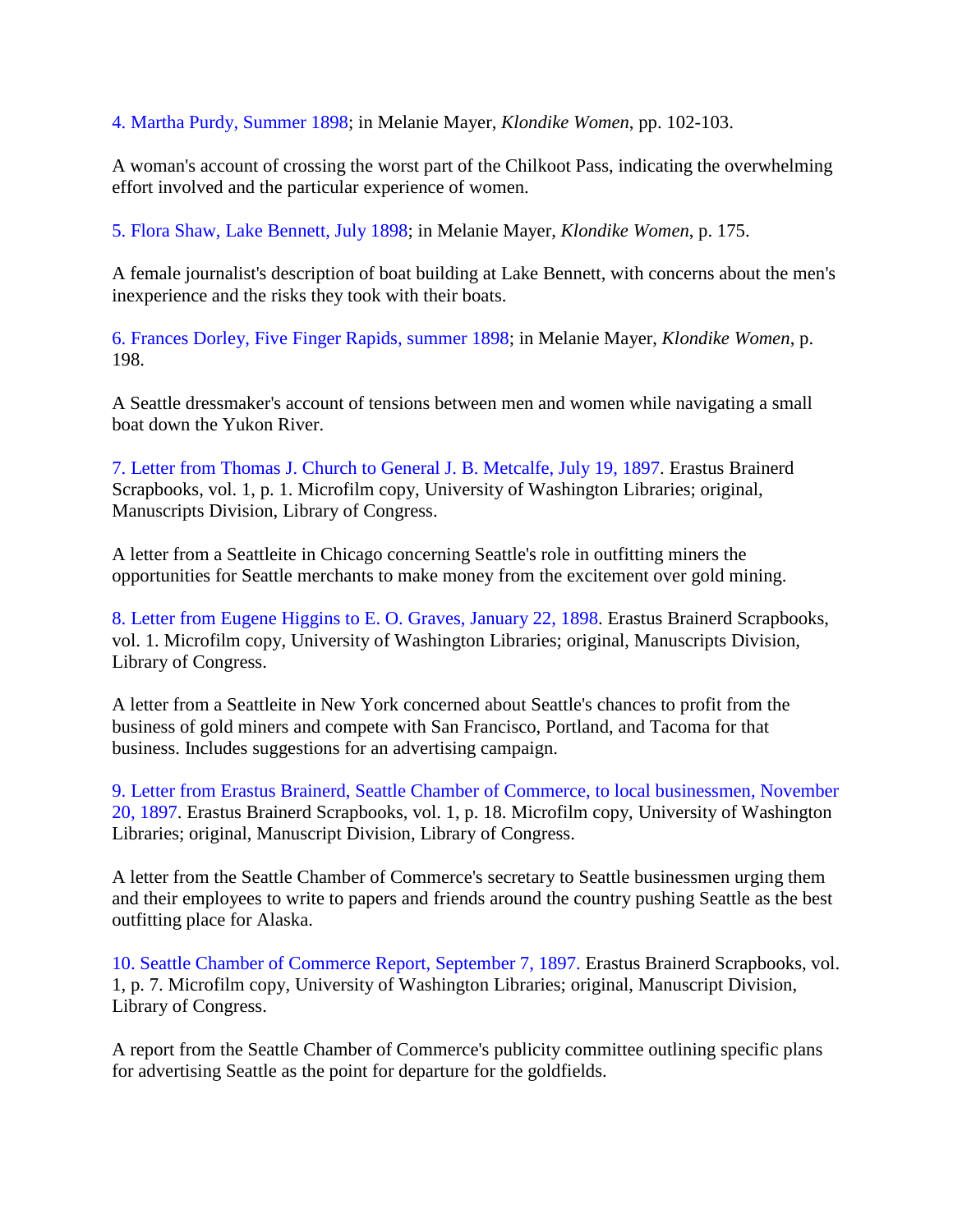11. "Outfit for a Woman," in *Gold Fields of Alaska: Klondike Gold Fields and Northwest Territory*, R. A. Irving, ed. (Chicago: North American Transportation and Trading Company, 1897?), pp. 78-79. Original: Bibliotheque Nationale du Quebec; Microfiche, Canadian Institute for Historical Microreproductions, M2501, Pre-1900 Canadiana, #15730.

A Chicago guidebook's opinion on what a woman needed for a mining outfit.

12. *A Guide to the Klondike and the Yukon Gold Fields* (Seattle: Lowman and Hanford, 1897), p. 95. Original: Provincial Archives of British Columbia; Microfiche, Canadian Institute for Historical Microreproductions, M2501, Pre-1900 Canadiana, #15074.

A Seattle guidebook's statement to miners that the city had the ability to buy any and all miners' gold, and that the city planned to establish an assay office where gold could be weighed and valued officially.

13. Letter from the Seattle Chamber of Commerce to James J. Hill, president of the Great Northern Railway, n.d. Erastus Brainerd Scrapbooks,

vol. 1. Microfilm copy, University of Washington Libraries; original, Manuscript Division, Library of Congress.

A Seattle Chamber of Commerce letter stating the reasons why Seattle needed and could support a government assay office, including a statement about how this would best serve the miners' needs.

14. "The Klondike Year," in *Seattle Argus*, December 18, 1897.

A Seattle newspaper's account of the first big year of the gold rush, including an interesting description of Seattle's crucial role and its great progress in strengthening trade connections and ending the economic slump of the early 1890s.

15. "The Skagway Trail," in *Seattle Argus*, September 25, 1897.

A description of the toll taken on horses and other pack animals along the Skagway Trail to White Pass in 1897.

16. *Seattle Argus*, September 25, 1897.

A report on the difficult conditions along the Skagway Trail in 1897 and the fact that very few who attempted to cross White Pass made it. Many turned back frustrated by the difficulties of the trail.

17. "A Klondiker's Advice," in *Seattle Argus*, December 18, 1897.

A newspaper column including advice from a miner about the real difficulties of mining in the Klondike.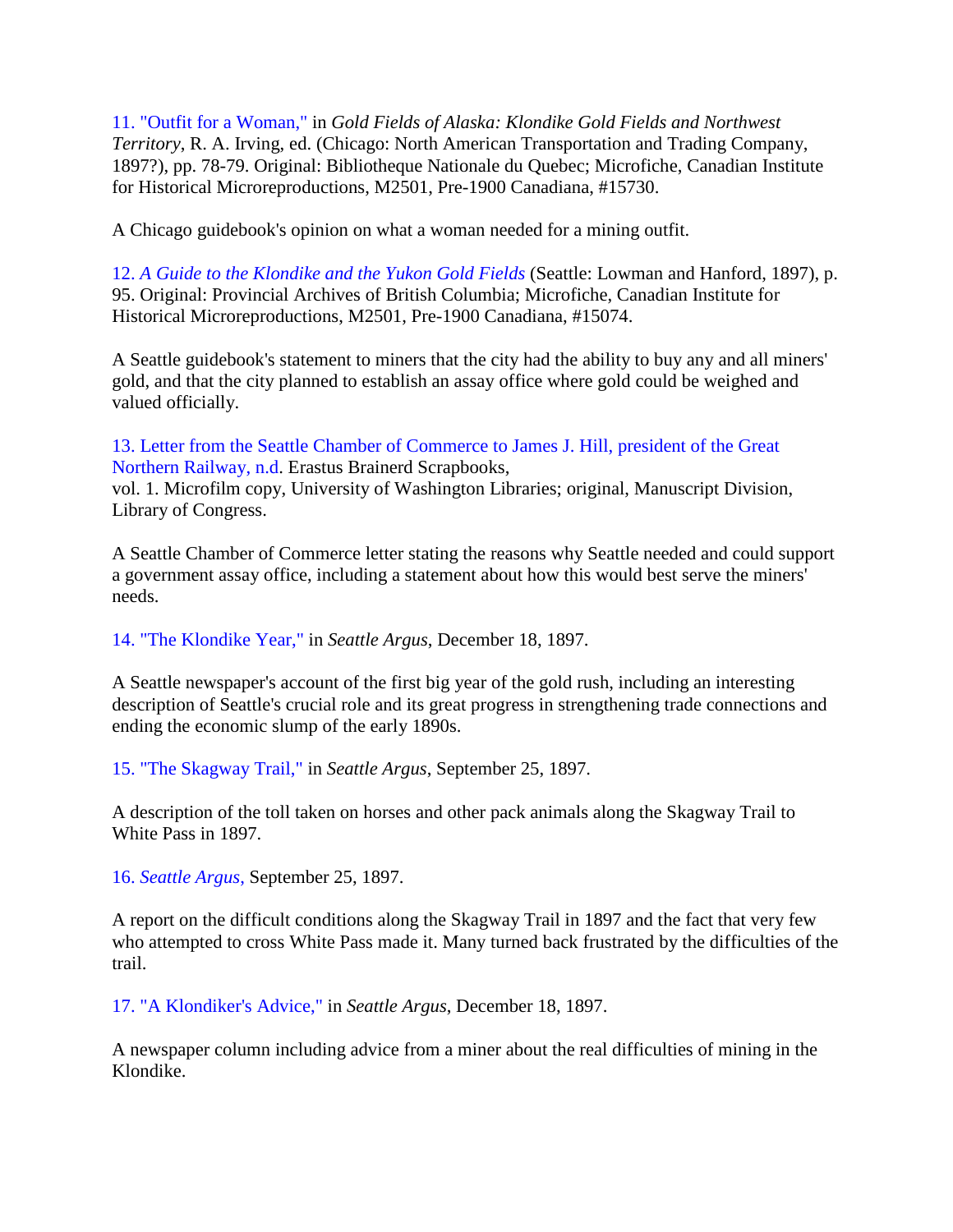18. Letters home from R. Hunter Fitzhugh, September 18, 1897 and September 25, 1897. Robert Hunter Fitzhugh Collection, Box 2, Archives, University of Alaska Fairbanks.

Two letters from a 29-year-old man from Lexington, Kentucky, who traveled to Wrangell, Alaska in 1897 and faced great difficulties in attempting to travel up the Stikine River route to the goldfields. His letters include an account of the ship's voyage to Victoria and the environmental toll of trying to get to the mouth of the Stikine River.

19. Letter from R. Hunter Fitzhugh, Rampart, Alaska, July 2, 1899. Robert Hunter Fitzhugh Collection, Box 2, Archives, University of Alaska Fairbanks.

A letter from R. Hunter Fitzhugh expressing his desire to stick to gold mining for another year because life at home offered no better opportunities.

20. Letter from R. Hunter Fitzhugh to friend Brokie, Rampart, Alaska, Summer 1899. Robert Hunter Fitzhugh Collection, Box 2, Archives, University of Alaska Fairbanks.

A cheerful letter from a miner to a friend at home describing daily activities and worries about not being able to get jobs at home.

21. Letter from R. Hunter Fitzhugh to his father, February 24, 1898. Robert Hunter Fitzhugh Collection, Box 2, Archives, University of Alaska Fairbanks.

A description of the hardships of traveling by dog sled up the Stikine River to Telegraph Creek, British Columbia.

22. Letter from R. Hunter Fitzhugh to his father, Lake Teslin, B.C., May 5, 1898. Robert Hunter Fitzhugh Collection, Box 2, Archives, University of Alaska Fairbanks.

A personal description of the hardships of the Teslin Trail, one of the less popular routes to the goldfields.

23. Letter home from R. Hunter Fitzhugh, Lake Teslin, B.C., May 5, 1898. Robert Hunter Fitzhugh Collection, Box 2, Archives, University of Alaska Fairbanks.

An emotional letter home about the challenges of the Teslin Trail and the effect of these challenges on the miner's emotional state.

24. Seattle Financial Information, from Polk's Seattle City Directory, 1898-1905.

With figures showing changes in population, banking, exports, and imports, this information gives a basic idea of Seattle's trade economy in the years after the gold rush.

25. Promoting Seattle and the Gold Rush, from *Trade Register* (Seattle), January 8, 1898.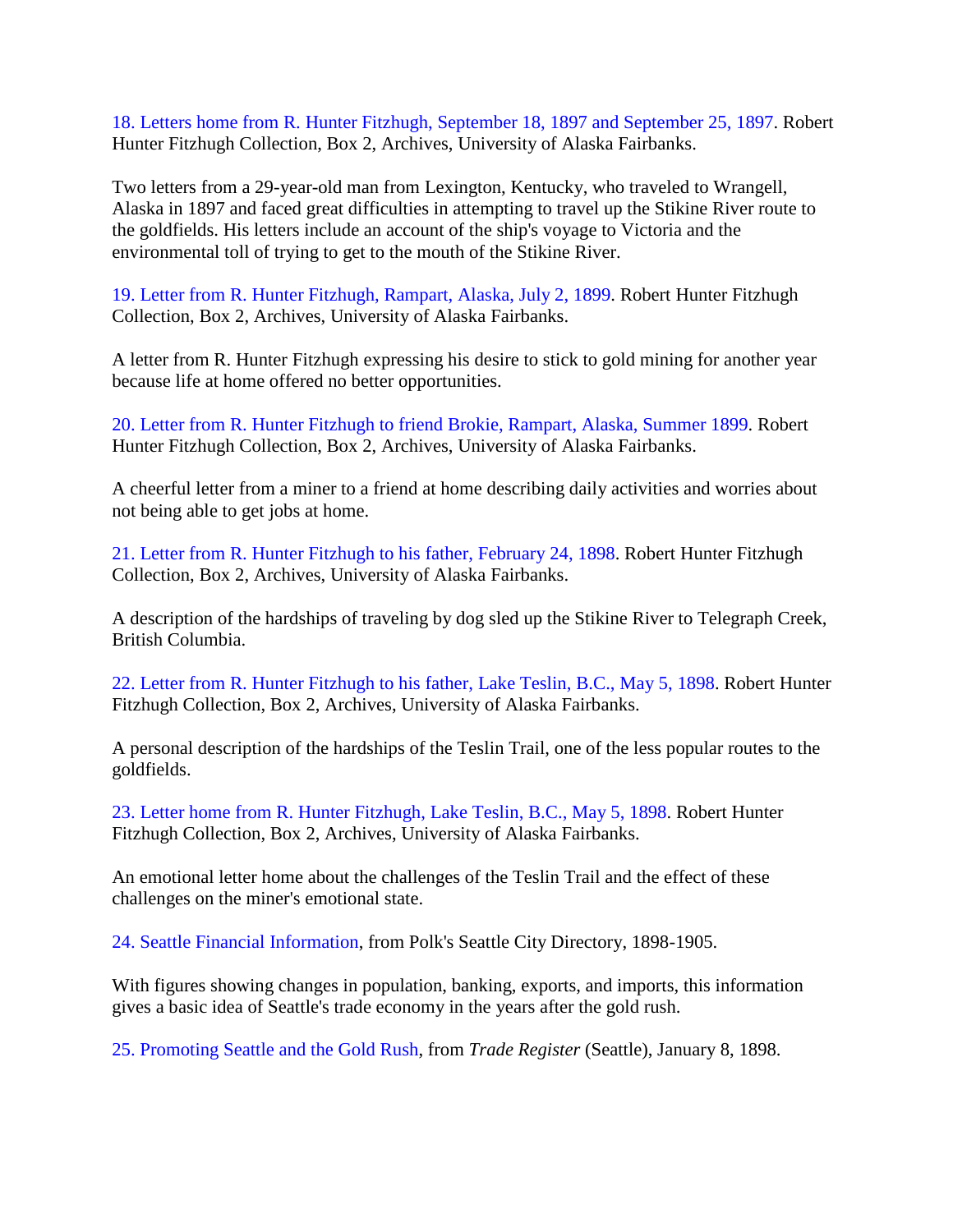Report on one of the Chamber of Commerce's plans to promote the gold rush and Seattle. The Chamber sent a gold exhibit on the Great Northern Railway to be shown in major American cities as means of attracting people to the idea of gold mining.

26. Letter home from R. Hunter Fitzhugh, Hoosier Creek, Alaska, November 12, 1899. Robert Hunter Fitzhugh Collection, Box 2, Archives, University of Alaska Fairbanks.

A miner's letters describing, in colorful terms, the frustration and futility of not finding gold when others did.

27. Letter fragment from R. Hunter Fitzhugh, Rampart Mining District, January 1900. Robert Hunter Fitzhugh Collection, Box 2, Archives, University of Alaska Fairbanks.

A miner's letter about the difficulties of mining, including the hard work, mines filling with water, and neighbors finding gold.

28. Letter from R. Hunter Fitzhugh, Rampart Mining District, December 21, 1899. Robert Hunter Fitzhugh Collection, Box 2, Archives, University of Alaska Fairbanks.

A miner's letter about the hardships of mid-winter life in the gold mines.

29. Last letter home from R. Hunter Fitzhugh, Rampart, Alaska, October 29, 1900. Robert Hunter Fitzhugh Collection, Box 2, Archives, University of Alaska Fairbanks.

A miner's letter about the difficulty of whip-sawing, a common method of sawing wood in the Yukon Valley. The men put the log on a frame about eight feet off the ground. One stood above it, one stood below it, and push-pulled a saw up and down through the log. They all hated this kind of work.

30. Letter from R. Hunter Fitzhugh to his mother, Hoosier Creek, March 2, 1900. Robert Hunter Fitzhugh Collection, Box 2, Archives, University of Alaska Fairbanks.

A miner's commentary on the Nome gold miners headed down river in the spring of 1900.

31. Letter from William Ballou, Seattle, March 29, 1898. William B. Ballou Papers, Letters 1898-1918, Box 1-2, Archives, University of Alaska Fairbanks.

A Massachusetts miner's view of Seattle while passing through in March 1898.

32. Letter home from William Ballou, Rampart Mining District, September 20, 1899. William B. Ballou Papers, Letters 1898-1918, Box 1-2, Archives, University of Alaska Fairbanks.

A miner's perspective on the freedom and uncertainty of gold seeking.

33. Letter from William Ballou, Rampart City, Alaska, Summer 1898. William B. Ballou Papers, Letters 1898-1918, Box 1-2, Archives, University of Alaska Fairbanks.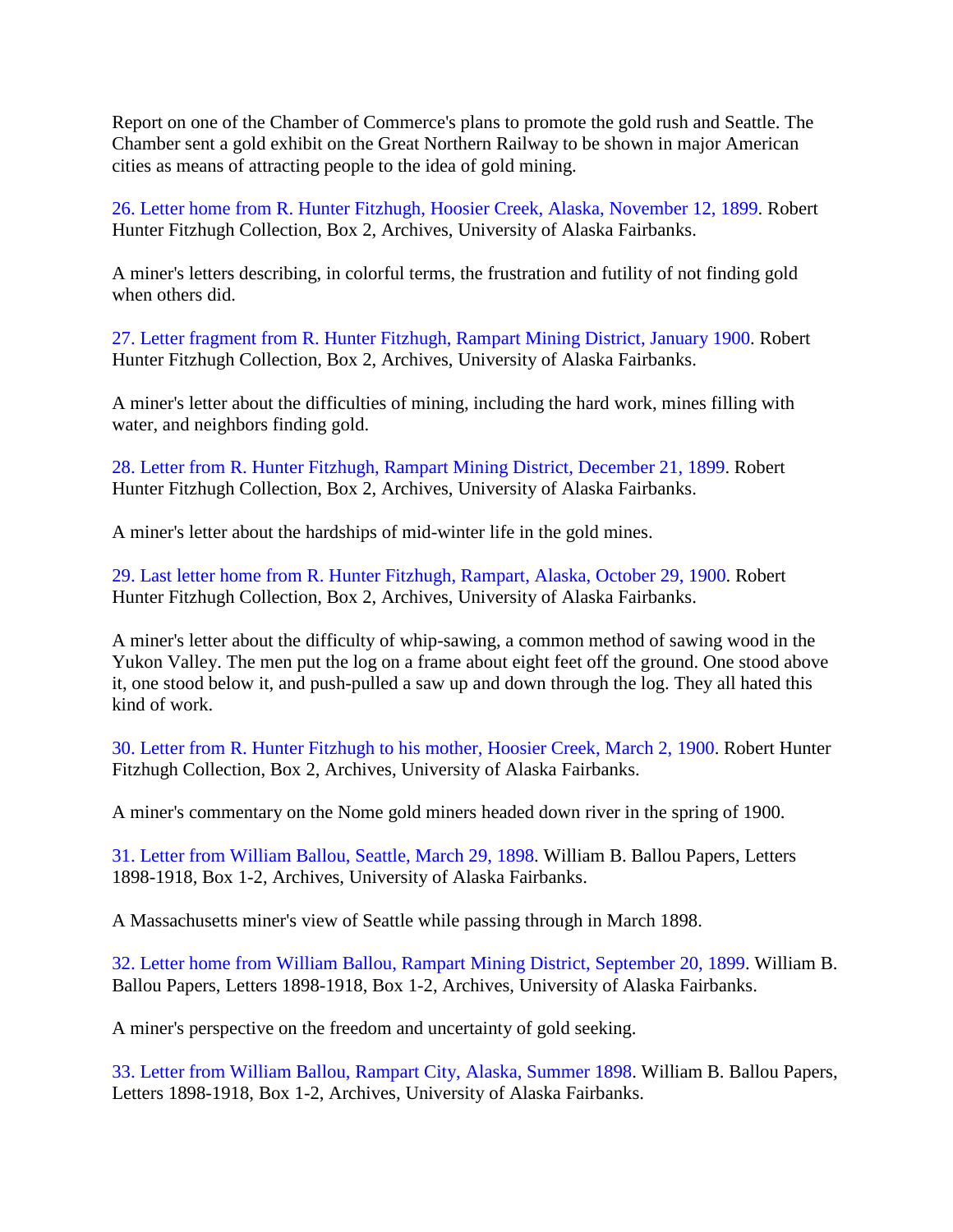A description of the lower Yukon Valley by a miner headed upriver to the mines.

34. Letter from William Ballou, Dawson City, Spring 1899. William B. Ballou Papers, Letters 1898-1918, Box 1-2, Archives, University of Alaska Fairbanks.

Observations on gambling in Dawson City.

35. Letter from Joseph Gibson, Dawson City, to his wife Sarah Ellen Gibson, n.d. Sarah Ellen Gibson Collection, Correspondence 1884-1903, Archives, University of Alaska Fairbanks.

A husband's letter to his wife urging her to join him in Dawson City, where he felt there was enough work for them to do well. He refers to previous family troubles and the promise of a new start.

36. Letter from William Ballou, Dawson City, June 20, 1899. William B. Ballou Papers, Letters 1898-1918, Box 1-2, Archives, University of Alaska Fairbanks.

Views on work, laziness, and the challenges of Alaska.

37. Letter from Lynn Smith, Chena River, October 1904. Herbert Heller Papers, Lynn Smith Correspondence and Letters, Box 1, Archives, University of Alaska Fairbanks.

Brief comment on the cold and wood fires.

38. Excerpt from the diary of Harold Peterson, August-September 1898(?). Diary of Harold Peterson, VFMS, Archives, University of Alaska Fairbanks.

A man's description of the mud and the crowds along the Dyea Trail.

39. Letter from O. G. Herning, Willow Creek Mining District, March 2, 1903. O. G. Herning Correspondence, Archives, University of Alaska Fairbanks.

A miner's discussion of why mining was a worthwhile business, namely to make money and get out.

40. Excerpt from diary of Edward C. Adams, Dawson City, January 16, 1901. Edward C. Adams, "Dairy [sic] of the Tripp from Seattle to Dawson City and also for the whole year of 1900," VFMS, Archives, University of Alaska Fairbanks.

A succinct statement of just how cold it was.

41. Letter from Lynn Smith, Rampart, to his sister Polly, September 19, 1898. Herbert Heller Papers, Lynn Smith Correspondence and Letters, Box 1, Archives, University of Alaska Fairbanks.

Commentary on the food.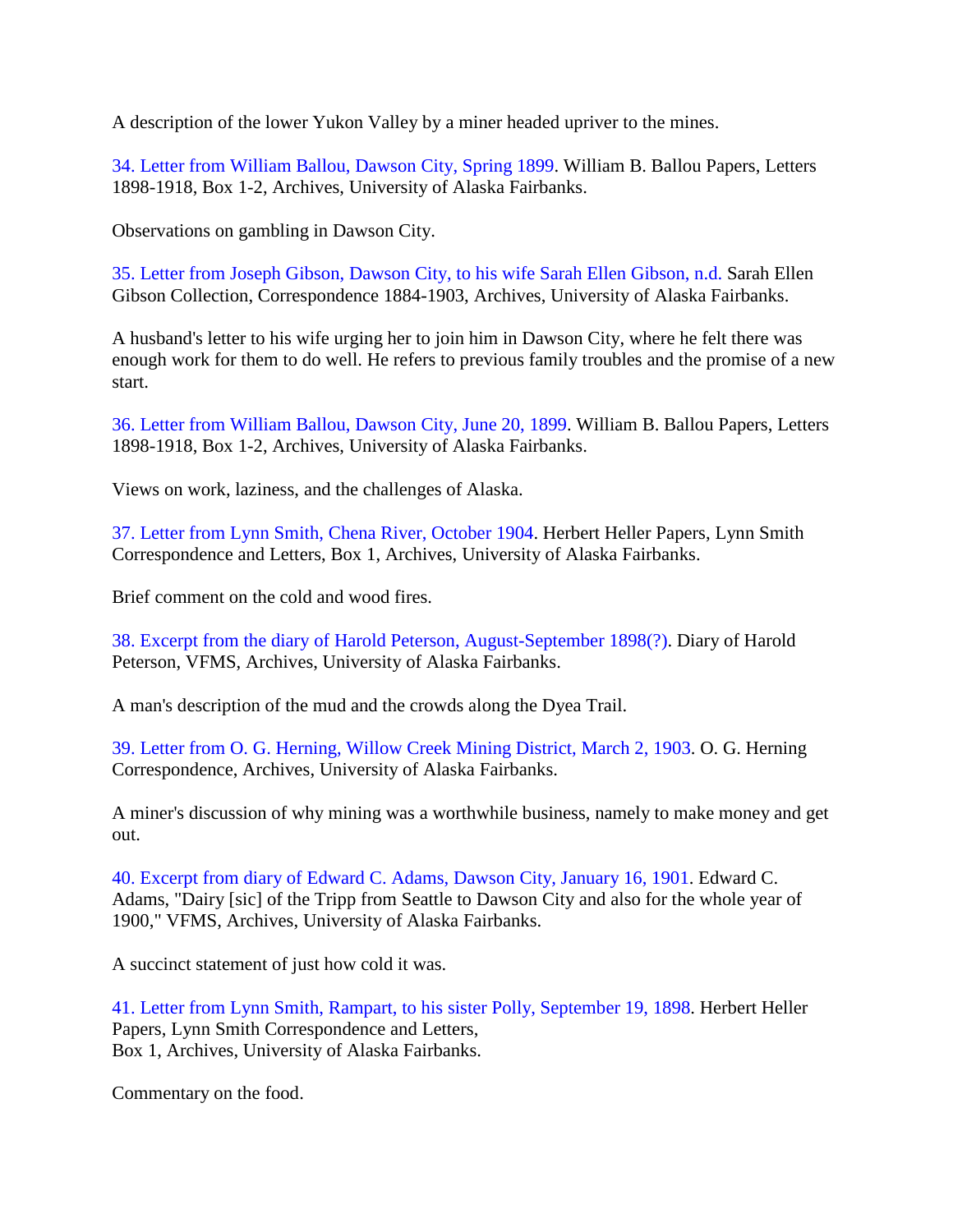42. Letters from Jonas Houck to his wife in Detroit, Michigan. Jonas Houck Papers, Archives, University of Alaska Fairbanks.

A Detroit miner's account of various points along the journey, the trail, and Dawson City.

43. Letter from Lynn Smith, Rampart, April 15, 1902. Herbert Heller Papers, Lynn Smith Correspondence and Letters, Box 1, Archives, University of Alaska Fairbanks.

Account of a particularly miserable trip and meal.

44. Letter from Lynn Smith, Rampart, to his sister, November 1898. Herbert Heller Papers, Lynn Smith Correspondence and Letters, Box 1, Archives, University of Alaska Fairbanks.

Mention of a man who brought in eggs in order to make money. A preview of Jack London's story with a similar plot, "A Thousand Dozen."

45. Letter from Lynn Smith, Glenn Gulch, October 29, 1901. Herbert Heller Papers, Lynn Smith Correspondence and Letters, Box 1, Archives, University of Alaska Fairbanks.

The excitement of panning for gold described by a long-time miner.

46. Letter from Lynn Smith, Rampart, December 17, 1903. Herbert Heller Papers, Lynn Smith Correspondence and Letters, Box 1, Archives, University of Alaska Fairbanks.

Account of trading for furs with the Tanana Indians and the diseases afflicting native peoples.

47. Letter home from Lynn Smith, June 1900. Herbert Heller Papers, Lynn Smith Correspondence and Letters, Box 1, Archives, University of Alaska Fairbanks.

A miner's comment on the removal of native peoples from an island near St. Michaels, at the mouth of the Yukon River.

48. Letter from Herman Ferree, Sheep Camp, to his sister in Indiana, February 19, 1898. "Dyea and the Dyea Trail," VFMS, Archives, University of Alaska Fairbanks.

Enthusiasm for the jobs and wages to be had packing goods at Chilkoot Pass as well as a description of the crowds on the trail.

49. Excerpts from Frank Purdy's diary, November-December 1898. Diary of Frank Purdy, VFMS, Archives, University of Alaska Fairbanks.

A Massachusetts miner's somewhat sad entries about December 1898 in the goldfields.

50. Excerpt from the *Dyea Trail*, January 12, 1898.

Grand plans for the town of Dyea, the start of the Dyea Trail, and the idea of a gateway city.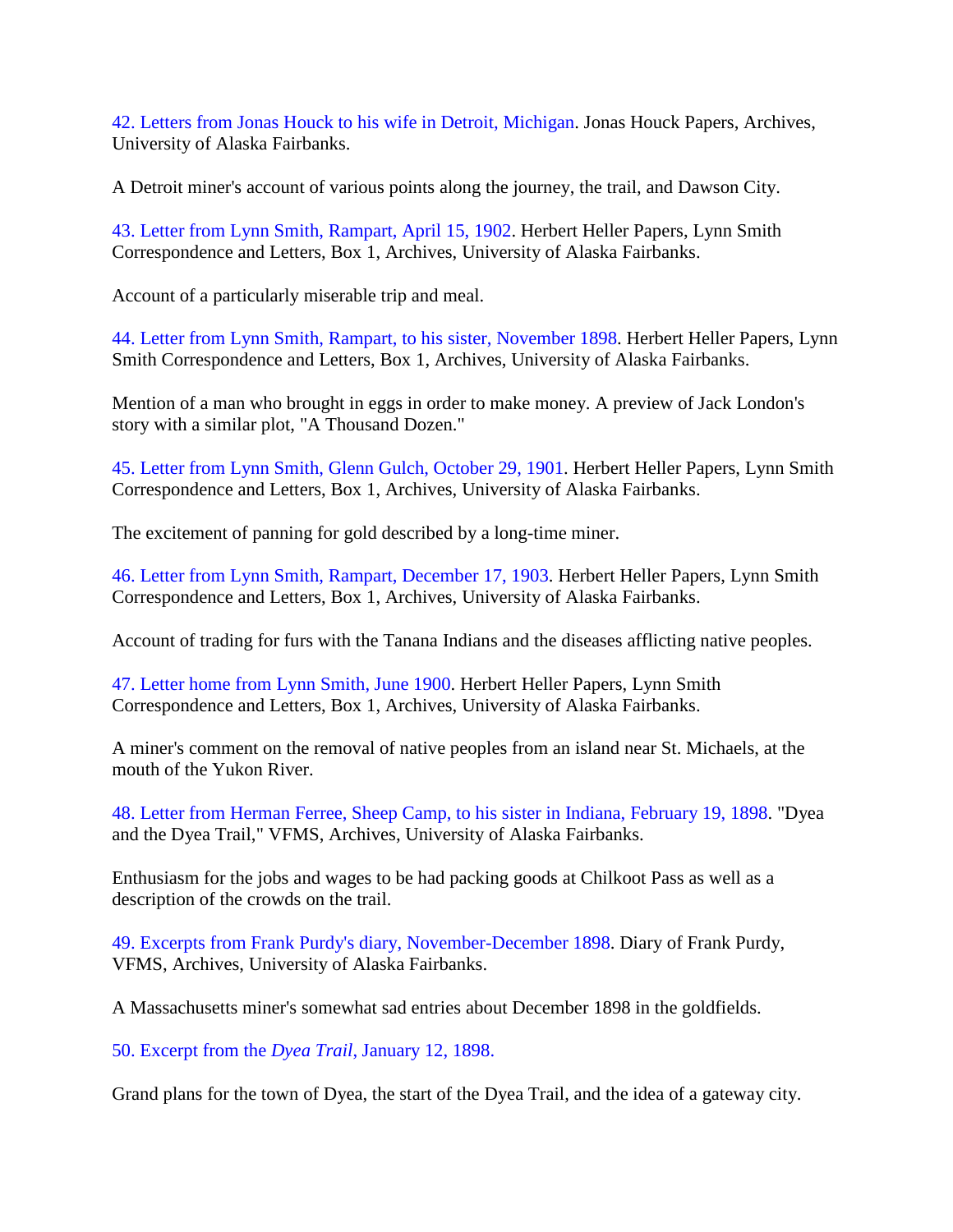51. Reprint in the November 21, 1898, *Alton Democrat* of a letter from an Iowa gold seeker at Clear Creek, Alaska. Letters of Iowa Goldseekers, Archives, University of Alaska Fairbanks. See also, John Clark Hunt, ed. "The Adventures of the Iowa Goldseekers," *Alaska Journal* 3 (Winter 1973), p. 2-11.

A detailed description of digging mining holes in Alaska creeks.

52. Excerpt from *Dawson Daily News*, May 23, 1900. Reprinted in Norman Bolotin, *A Klondike Scrapbook: Ordinary People, Extrordinary Times* (San Francisco: Chronicle Books, 1987), p. 50.

A newspaper description of dogs in Dawson City. Dogs were crucial to sled transport in winter, but in summer they had nothing to do and were often abandoned and neglected.

53. Letter from Assistant Commissioner, Royal Northwest Mounted Police, Yukon Territory to Clifford Sifton, Minister of Interior, Ottawa, Ontario, January 2, 1905. Reprinted in Norman Bolotin, *A Klondike Scrapbook: Ordinary People, Extrordinary Times* (San Francisco: Chronicle Books, 1987), p. 84-85.

A letter from a Canadian official about prostitution in Dawson City and the ways in which women and dance hall owners circumvented the law.

54. Letter from E. G. Abbott to his family. Reprinted in *Alton Democrat,* June 10, 1898; Letters of Iowa Goldseekers, Archives, University of Alaska Fairbanks. See also, John Clark Hunt, ed., "The Adventures of the Iowa Goldseekers," *Alaska Journal* 3 (Winter 1973), p. 2-11.

Description of the loads carried by boats from Tagish Lake to Dawson City, showing the sheer amount of goods miners transported to the goldfields.

55. Excerpts from Asahel Curtis's diary. Asahel Curtis Papers, Manuscripts and University Archives, University of Washington Libraries.

Seattle photographer Asahel Curtis's reflections about the men he encountered in the Klondike.

56. Letter from T. T. Barbour, Dawson City. Reprinted in *Alton Democrat,* June 26, 1898. (Letters of Iowa Goldseekers, Archives, University of Alaska Fairbanks. See also, John Clark Hunt, ed., "The Adventures of the Iowa Goldseekers," *Alaska Journal* 3 (Winter 1973), p. 2-11.

Comments on the crowds along the Yukon on the way to Dawson and at Dawson City itself.

57. Letter from Eli Clark to Erastus Brainerd, Seattle, August 9, 1907. Erastus Brainerd Papers, Box 2, Folder 8, Manuscripts and University Archives, University of Washington Libraries.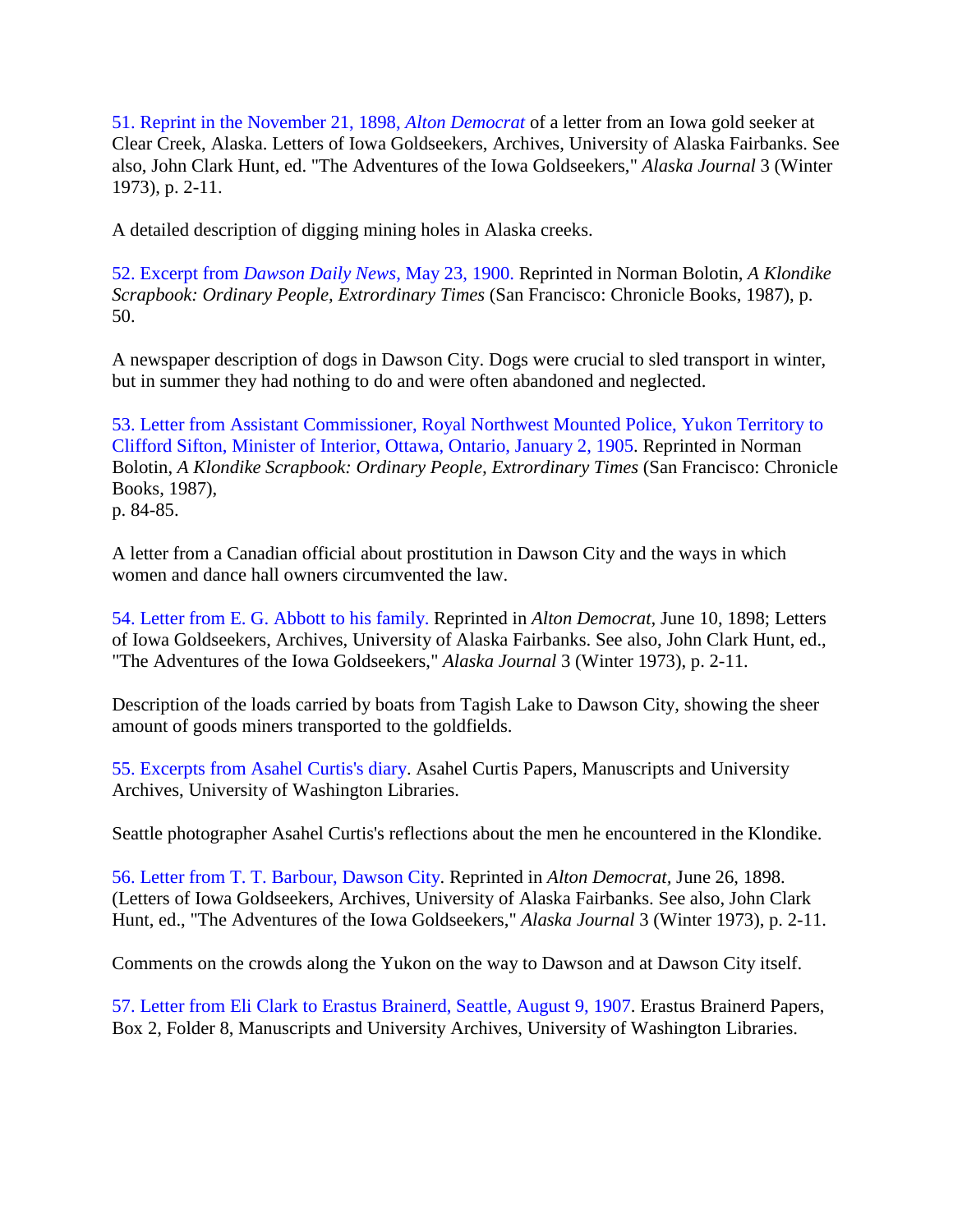A letter from a Seattle promoter in 1907 commenting on the resentment that Alaskans had for Seattle's domination and control of the Alaska trade and asking that Seattle be more considerate of views from Alaska.

58. Archdeacon Hudson Stuck on salmon, 1920. Cited in Michael J. Carey, "Save the Salmon: The Carlisle Cannery on the Yukon, 1918-1921," *Alaska Journal* 15 (Summer 1985), p. 33.

An important note on the other crucial commodity along the Yukon besides gold: salmon.

59. Alaska Steamship Company tourism advertisement, 1938. Alaska Steamship Records, Box 61, Manuscripts and University Archives, University of Washington Libraries.

Decades later, an echo of the importance of gold—or the idea of gold—to Seattle boosterism.

60. Excerpts from the diary of Charles P. Mosier, winter 1898-1899. Diary of Charles P. Mosier, MSS 12, Acc. 82/168, Yukon Archives, Whitehorse, Yukon Territory, Canada.

Excerpts from the terse, mundane diary of a 17-year-old miner from New York state. Shows the daily work of winter mining and the constant focus on how much gold, measured in dollars and cents, the excavated dirt contained. Shows how little gold they often found. The work consisted of digging holes, thawing the dirt with fires, and then cleaning out the thawed dirt, setting fires again, cleaning it out again, and so forth. In the spring miners sluiced the dirt and washed it in long wooden troughs in order to separate the gold from the dirt and gravel.

61. Excerpt from James Cooper diary, Skagway, August 16, 1897. "Diary of James S. Cooper and Associates to the Klondike," Dawson City Museum, Yukon, Canada. Secondary reproduction without museum permission is not permitted.

A New York miner's descriptions of the bustling town of Skagway, prices, liquor, horses, boats, and guns.

62. Excerpt from James Cooper diary, Klondike Mining District, November 1897. "Diary of James S. Cooper and Associates to the Klondike." Dawson City Museum, Yukon, Canada. Secondary reproduction without museum permission not permitted.

A diary describing the quiet, boring, dark, and cold life of a miner's cabin in November 1897, .

63. Excerpt from James Cooper diary, Dawson, December 29, 1897. "Diary of James S. Cooper and Associates to the Klondike." Dawson City Museum, Yukon, Canada. Secondary reproduction without museum permission not permitted.

Sad and depressing days at the end of December 1897.

64. Letter home from Thomas J. Kearney, May 29, 1899. Dawson City Museum, Yukon, Canada. Secondary reproduction without museum permission not permitted.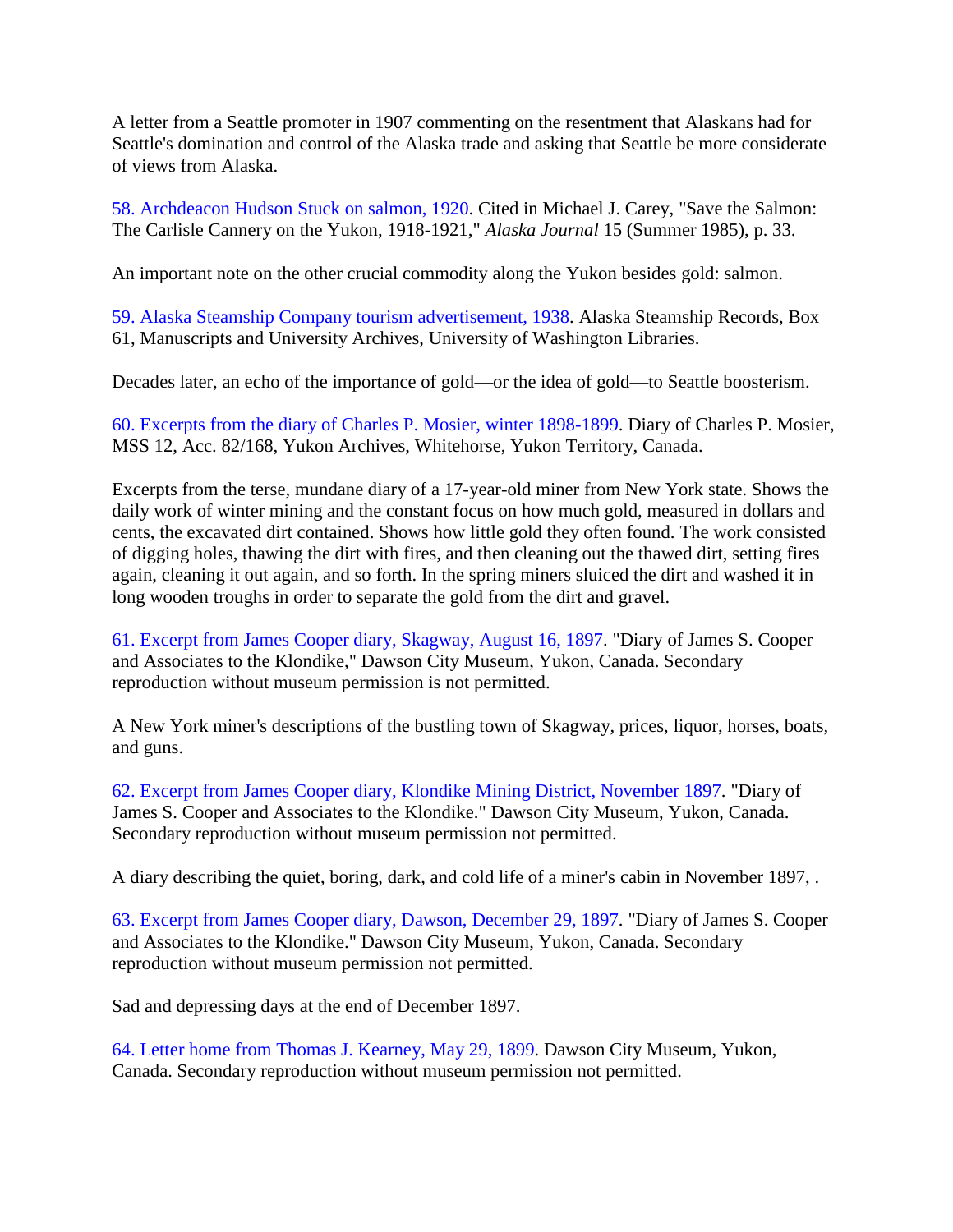A man who worked running pack trains from Dawson City to the goldfields describing packing gold and the level of trust given to him by the gold's owner.

65. Excerpt from James Cooper diary, above Five Fingers Rapids, October 4, 1897. "Diary of James S. Cooper and Associates to the Klondike." Dawson City Museum, Yukon, Canada. Secondary reproduction without museum permission not permitted.

The daily work, routine, and danger of boat travel from the lakes at the head of the Yukon, down the river toward Dawson City and the goldfields.

66. Letter home from Thomas Kearney, Dawson, August 4, 1898. Dawson City Museum, Yukon, Canada. Secondary reproduction without museum permission not permitted.

A letter from a Dawson City's man working in a bakery to avoid the less dependable work of gold mining. Also a note about the hundreds of men and women leaving because of the lack of opportunity to strike it rich.

67. Letter home from John H. Lindsay, Fox Gulch, April 3, 1899. John H. Lindsay Collection, MSS 12, Acc. 82/173, Yukon Archives, Whitehorse, Yukon Territory, Canada.

Description of Bonanza Creek in 1899 and the crowds of people looking for work at a time when no work was to be found.

68. Letters home from John H. Lindsay. John H. Lindsay Collection, MSS 12, Acc. 82/173, Yukon Archives, Whitehorse, Yukon Territory, Canada.

Entries on the search for work and the departure of many men and women for other goldfields down the Yukon.

69. Letter from James Hamil to his sister, Dawson City, October 8, 1897. Klondike Miners, VFMS, Archives, University of Alaska Fairbanks.

A letter home to Iowa describing Dawson City in 1897, including prices, work, wages, and crowds.

70. Letter from Maud Case to family in Minnesota. George E. Case and Family Papers, Minnesota Historical Society.

A young women's letter on the work conditions in the gold mines in 1903.

71. Letters home from Rebecca Schuldenfrei, Dawson City, October 1897. Schuldenfrei Family Letters, Yukon Archives, Whitehorse, Yukon Territory, Canada.

A middle-aged couple's reactions to life in Dawson City in 1897, including the problems with finding firewood and money worries.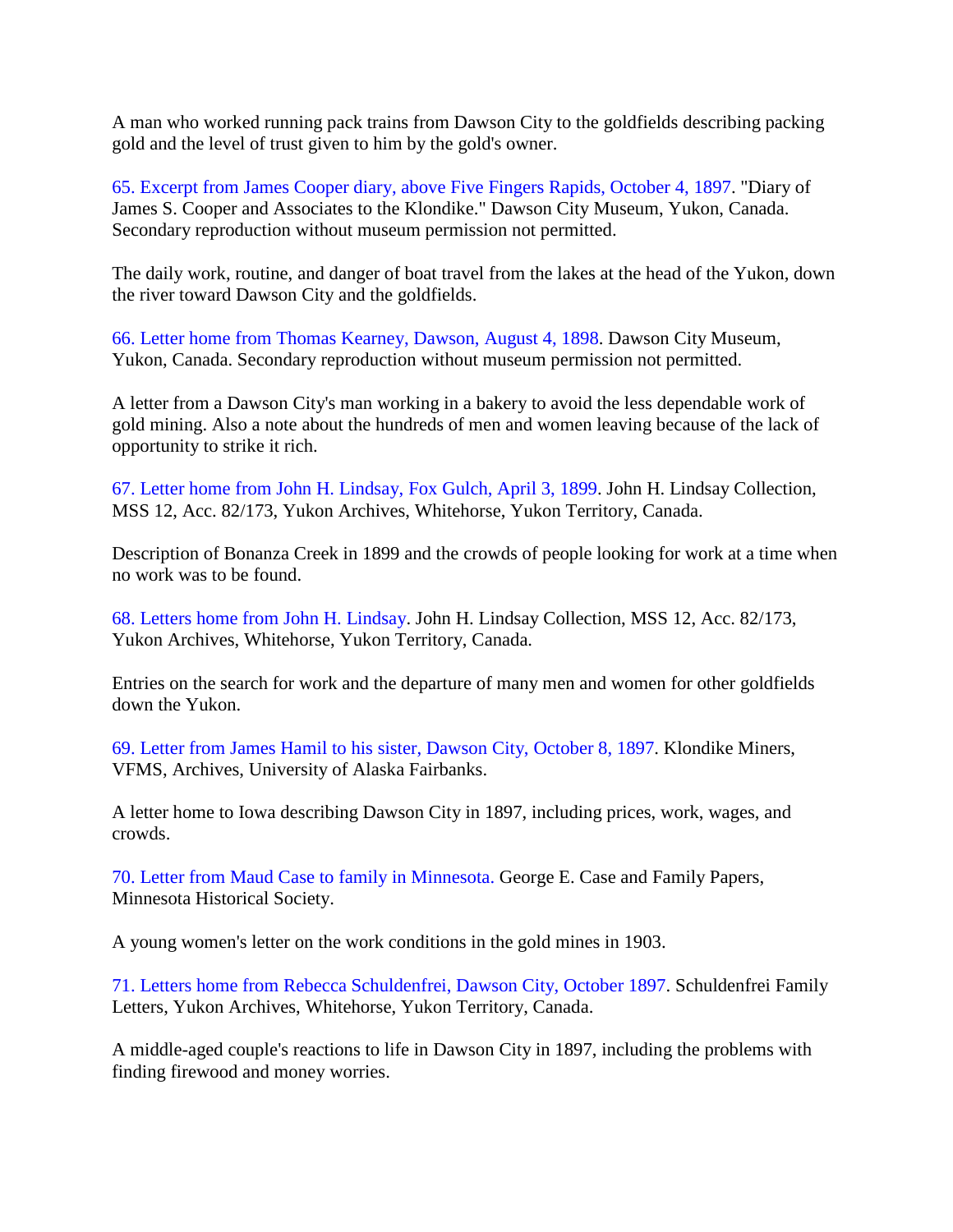72. Henry Dow Banks account of shopping in Seattle, February 9, 1898. Henry Dow Banks Collection, MSS 40, Acc. 82/240, Yukon Archives, Whitehorse, Yukon Territory, Canada.

A Connecticut miner describes the scene at Seattle in February 1898 as he prepares his outfit to leave for the Yukon.

73. Excerpt from the diary of John D. Davies, Nome, April 3 and 6, 1900. John D. Davies Papers and Diary, MSS 160, Acc. 81/137, Yukon Archives, Whitehorse, Yukon Territory, Canada.

Conditions at Nome, including lack of a reliable source of firewood.

74. Excerpts from diary of Tom Boldrick, Yukon Territory, June 15-16, 1898. Klondike Miners, VFMS, Archives, University of Alaska Fairbanks.

Diary describing the back-breaking labor of hauling boats and supplies up the White River in search of a good mining location. Shows the difficulty of such work, the obstacles posed by the natural world, and the huge investment of labor involved before mines were even located.

75. Excerpt from diary of Joseph H. Cavanagh, Eagle City, Alaska, May 16, 1901. Klondike Miners, VFMS, Archives, University of Alaska Fairbanks.

A miner's voyage down the Yukon past Eagle City, Alaska, with a description of the town and its facilities. Shows how Yukon towns were growing as a result of the gold rush.

76. Excerpts from diary of Tom Boldrick, July 13 and 14, 1898. Klondike Miners, VFMS, Archives, University of Alaska Fairbanks.

Diary entries discussing the wait for news of gold.

77. Excerpt from diary of Tom Boldrick, July 4, 1898. Klondike Miners, VFMS, Archives, University of Alaska Fairbanks.

An Independence Day celebration consisting of panning for gold, mosquitoes, and hopes of progress. Includes references to the Spanish-American War and memories of other celebrations at home.

78. Excerpts of letters home from Nora Crane, July 9, 1897 - July 11, 1898. Kepner/Crane microfiche collection, Folder 2-3, Archives, University of Alaska Fairbanks.

A series of letters from a fairly well-to-do young woman about her voyage up the Yukon to Circle City, Dawson City society, gambling, miners, and various other interesting aspects of life. Good, funny source on one woman's attitudes and experiences.

79. Excerpt of a letter to a friend home from Nora Crane, Circle City, Alaska, July 11, 1898. Kepner/Crane microfiche collection, Folder 2-3, Archives, University of Alaska Fairbanks.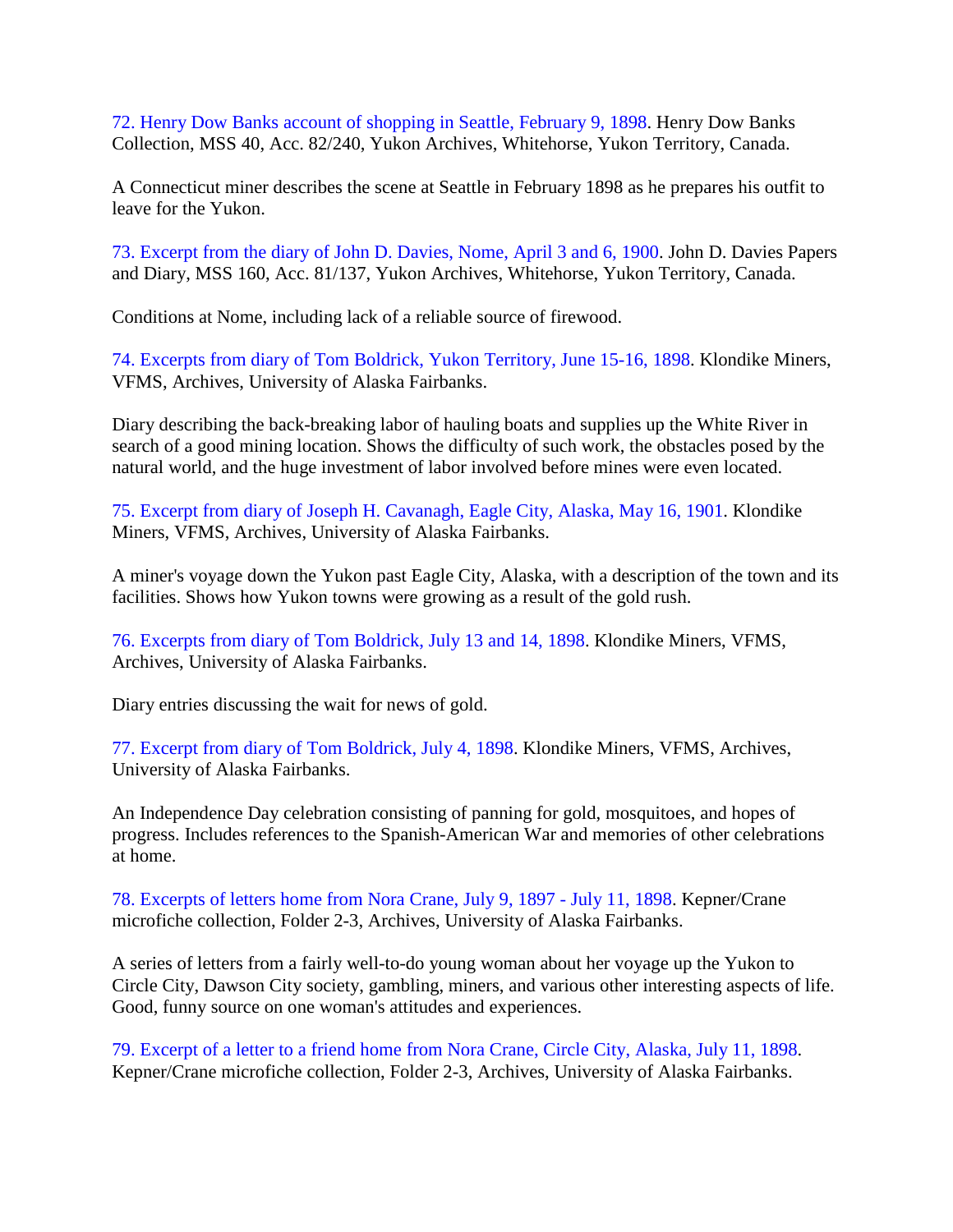A woman's view on the prospects for women's work in the Yukon and Alaska.

80. Letter to P. B. Weare, North American Transportation and Trading Company, from Harry L. Kepner, August 26, 1897. Kepner/Crane microfiche collection, Folder 8, Archives, University of Alaska Fairbanks.

A young man's letter of resignation from one of the supply companies, stating his desire to try gold mining over bookkeeping.

81. Prices from Alfred McMichael's letters, March-June 1898. Diary and Letters of Alfred McMichael, Juliette Reinicker Papers, MSS 100, Acc. 79/68, Box 10, Yukon Archives, Whitehorse, Yukon Territory, Canada.

Alfred (Mac) McMichael left Detroit in March 1898 for Seattle and went north by the Dyea Trail, ending up at Fourth of July Creek in Alaska. He wrote regular letters home to close friends and their young children. He noted these prices along the way, which serve as a good example of the expense of supplies and other services in gold country.

82. Letter from Alfred McMichael, Seattle, March 1898. Diary and Letters of Alfred McMichael, Juliette Reinicker Papers, MSS 100, Acc. 79/68, Box 10, Yukon Archives, Whitehorse, Yukon Territory, Canada.

A miner's view of Seattle while en route to the goldfields.

83.Letter from Alfred McMichael, Lake Bennett, Spring 1898. Diary and Letters of Alfred McMichael, Juliette Reinicker Papers, MSS 100, Acc. 79/68, Box 10, Yukon Archives, Whitehorse, Yukon Territory, Canada.

Reflections on the shared trust that miners held for each other, like leaving their supplies alone while crossing the passes, with no fear of being robbed.

84. Letter from Alfred McMichael, Dawson City, June 22, 1898. Diary and Letters of Alfred McMichael, Juliette Reinicker Papers, MSS 100, Acc. 79/68, Box 10, Yukon Archives, Whitehorse, Yukon Territory, Canada.

A miner's warning to others at home not to follow him, due to the expense and hard work. Provides a positive perspective of the honor of hard labor and the equality it bred on the trails and in the goldfields.

85. Letter from Alfred McMichael, Fourth of July Creek, July 13, 1898. Diary and Letters of Alfred McMichael, Juliette Reinicker Papers, MSS 100, Acc. 79/68, Box 10, Yukon Archives, Whitehorse, Yukon Territory, Canada.

A miner's declaration that few gold rushers could get rich, no matter how hard they worked.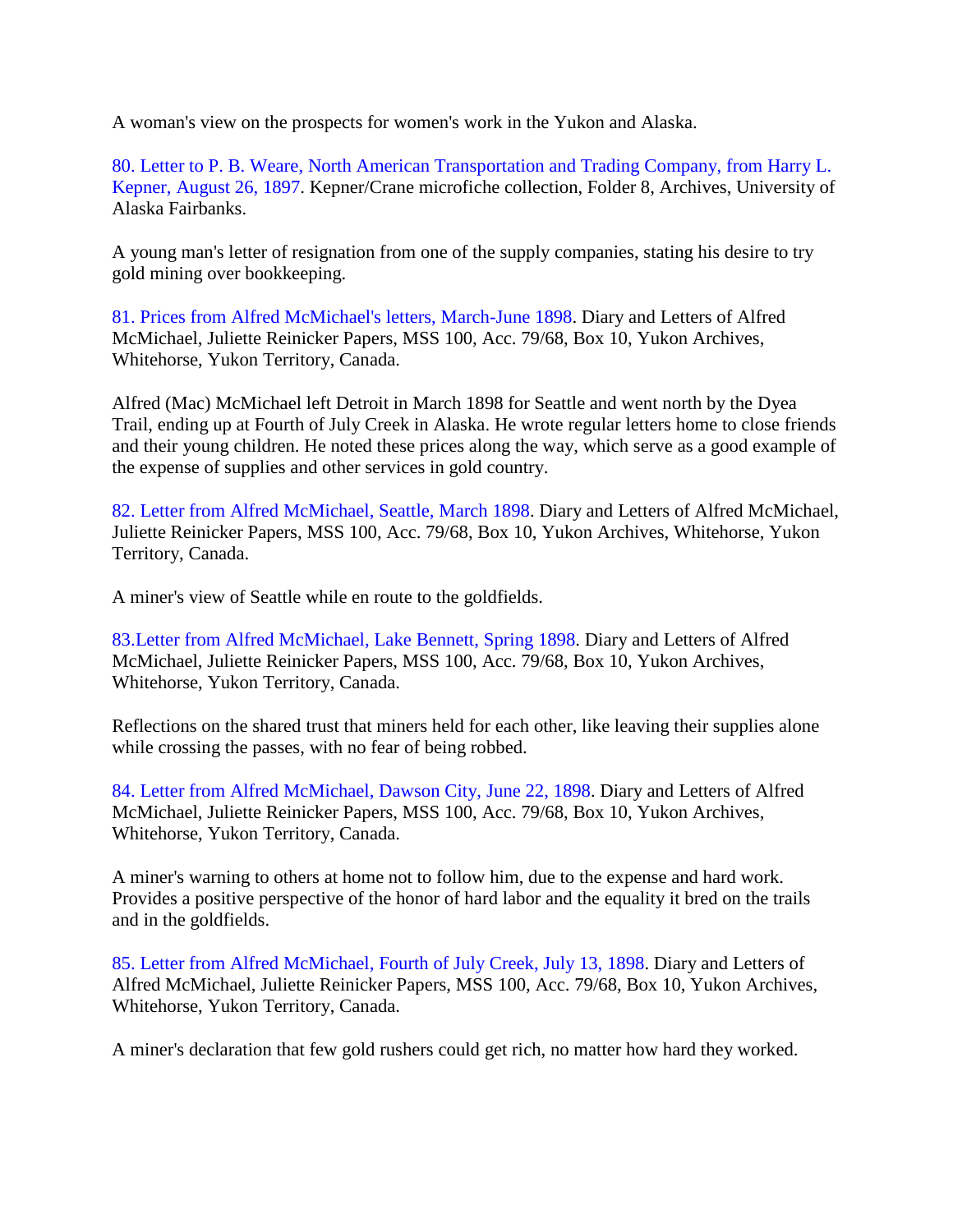86. Letter from Alfred McMichael, on Dyea Trail, April 1, 1898. Diary and Letters of Alfred McMichael, Juliette Reinicker Papers, MSS 100, Acc. 79/68, Box 10, Yukon Archives, Whitehorse, Yukon Territory, Canada.

A male miner's views of women on the Dyea Trail.

87. Letter from Alfred McMichael, on steamer en route from Seattle, March 27, 1898. Diary and Letters of Alfred McMichael, Juliette Reinicker Papers, MSS 100, Acc. 79/68, Box 10, Yukon Archives, Whitehorse, Yukon Territory, Canada.

A miner's description of the steamship voyage from Seattle north to Alaska.

88. Letter from Alfred McMichael, Chilkoot Pass, April 5, 1898. Diary and Letters of Alfred McMichael, Juliette Reinicker Papers, MSS 100, Acc. 79/68, Box 10, Yukon Archives, Whitehorse, Yukon Territory, Canada.

In contrast to other views, this letter presents a positive and detailed description of crossing the Chilkoot Pass. This particular miner was not burdened with hundreds of pounds of supplies, which may have had something to do with his cheerful attitude. He shipped the bulk of his supplies up the Yukon by steamship.

89. Letter from Alfred McMichael, Sheep Camp, April 8, 1898. Diary and Letters of Alfred McMichael, Juliette Reinicker Papers, MSS 100, Acc. 79/68, Box 10, Yukon Archives, Whitehorse, Yukon Territory, Canada.

Life at Sheep Camp, on the Dyea Trail, with discussions of gambling, morale, and the tragedy of an avalanche at Chilkoot Pass.

90. Letter from Alfred McMichael, Circle City, August 26, 1898. Diary and Letters of Alfred McMichael, Juliette Reinicker Papers, MSS 100, Acc. 79/68, Box 10, Yukon Archives, Whitehorse, Yukon Territory, Canada.

A comment on the lies told about Alaska and how it really was not as wonderful as others had made it out to be.

91. Letter from Alfred McMichael, Circle City, August 9, 1898. Diary and Letters of Alfred McMichael, Juliette Reinicker Papers, MSS 100, Acc. 79/68, Box 10, Yukon Archives, Whitehorse, Yukon Territory, Canada.

A description of the most common way of making money in the gold camps—buying and selling supplies to other miners.

92. Letter from Alfred McMichael, Circle City, September 11, 1898. Diary and Letters of Alfred McMichael, Juliette Reinicker Papers, MSS 100, Acc. 79/68, Box 10, Yukon Archives, Whitehorse, Yukon Territory, Canada.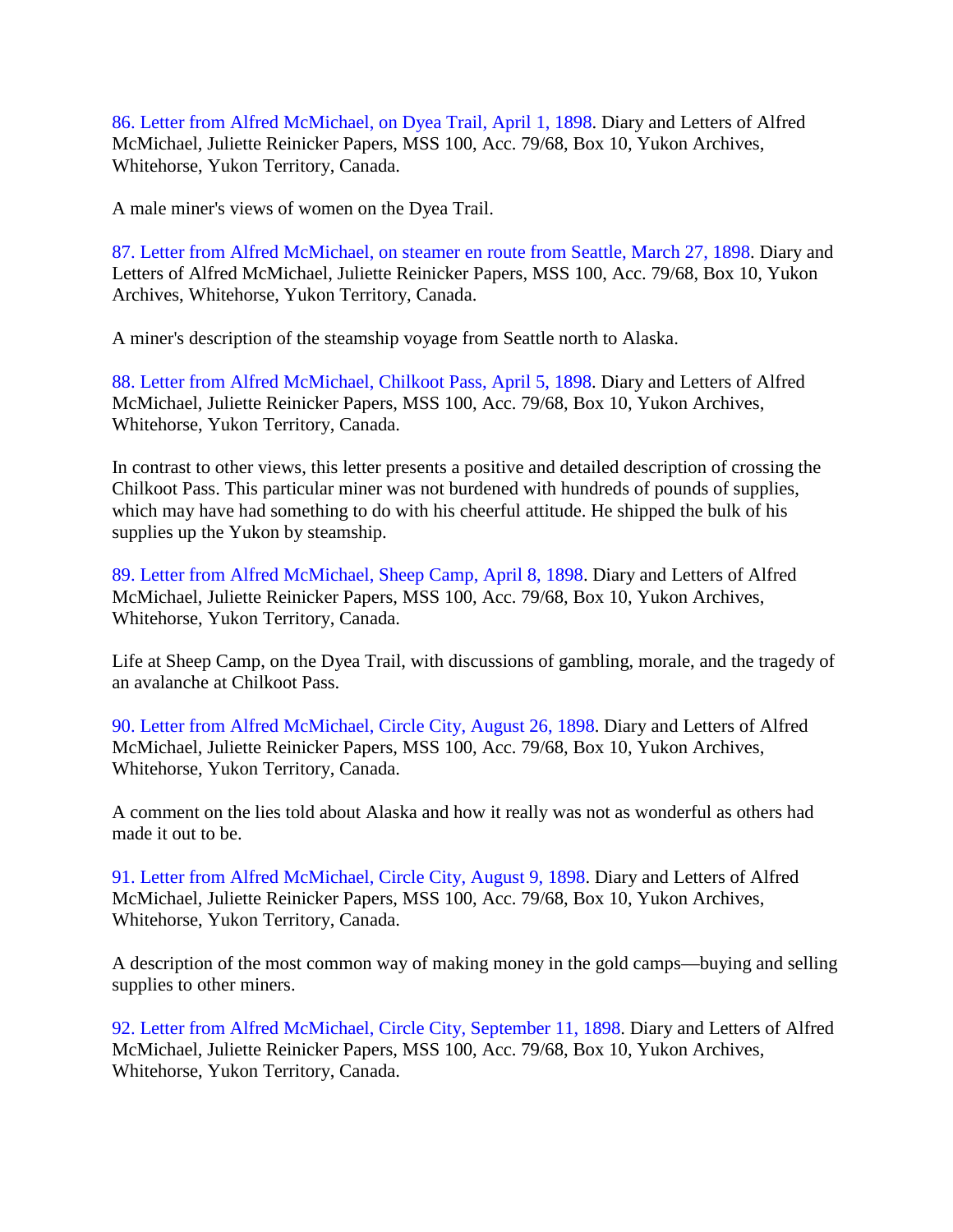Description of one of the ways that miners lost their lives, by accidental shooting.

93. Letter from Alfred McMichael, Circle City, September 11, 1898. Diary and Letters of Alfred McMichael, Juliette Reinicker Papers, MSS 100, Acc. 79/68, Box 10, Yukon Archives, Whitehorse, Yukon Territory, Canada.

An account of two families that came to Dawson and how they survived long enough to earn money to get home. An interesting note on men's work and women's work and the ways to make money in the gold camps.

94. Excerpt from the diary of F. Hiscock, May 25, 1898. F. William Hiscock, "The Youkon Trail of Year 1898." Dawson City Museum, Yukon, Canada. Secondary reproduction without museum permission not permitted.

The excitement at Lake Bennett as spring arrived, the ice broke up, and the legions of boats started to leave for the Yukon and Dawson City.

95. Letter from Alfred McMichael, Fourth of July Creek, December 10, 1898. Diary and Letters of Alfred McMichael, Juliette Reinicker Papers, MSS 100, Acc. 79/68, Box 10, Yukon Archives, Whitehorse, Yukon Territory, Canada.

A concise statement on the hard labor of gold mining.

96. Excerpt from the diary of F. Hiscock, Bonanza Creek, November 1898. From F. William Hiscock, "The Youkon Trail of Year 1898." Dawson City Museum, Yukon, Canada. Secondary reproduction without museum permission not permitted.

A good, clear statement of what Bonanza Creek looked like and how gold mining proceeded.

97. Excerpt from the diary of F. Hiscock, Klondike Mining District, Winter 1898. From F. William Hiscock, "The Youkon Trail of Year 1898." Dawson City Museum, Yukon, Canada. Secondary reproduction without museum permission not permitted.

The dangers of gold mining, potential for accidents, and conditions in the shafts and drifts.

98. Account of Yukon River by Captain W. P. Richardson. Capt. W. P. Richardson, "The Mighty Yukon as Seen and Explored," from *Compilation of Narratives of Explorations in Alaska* (Washington, D.C.: Government Printing Office, 1900).

A general description of the Yukon River.

99. Letter from William Ballou, Seattle, April 1, 1898. William B. Ballou Papers, Letters, 1898- 1918, Archives, University of Alaska Fairbanks.

A description of Klondike madness in Seattle, spring 1898, by a Boston miner on his way to Alaska.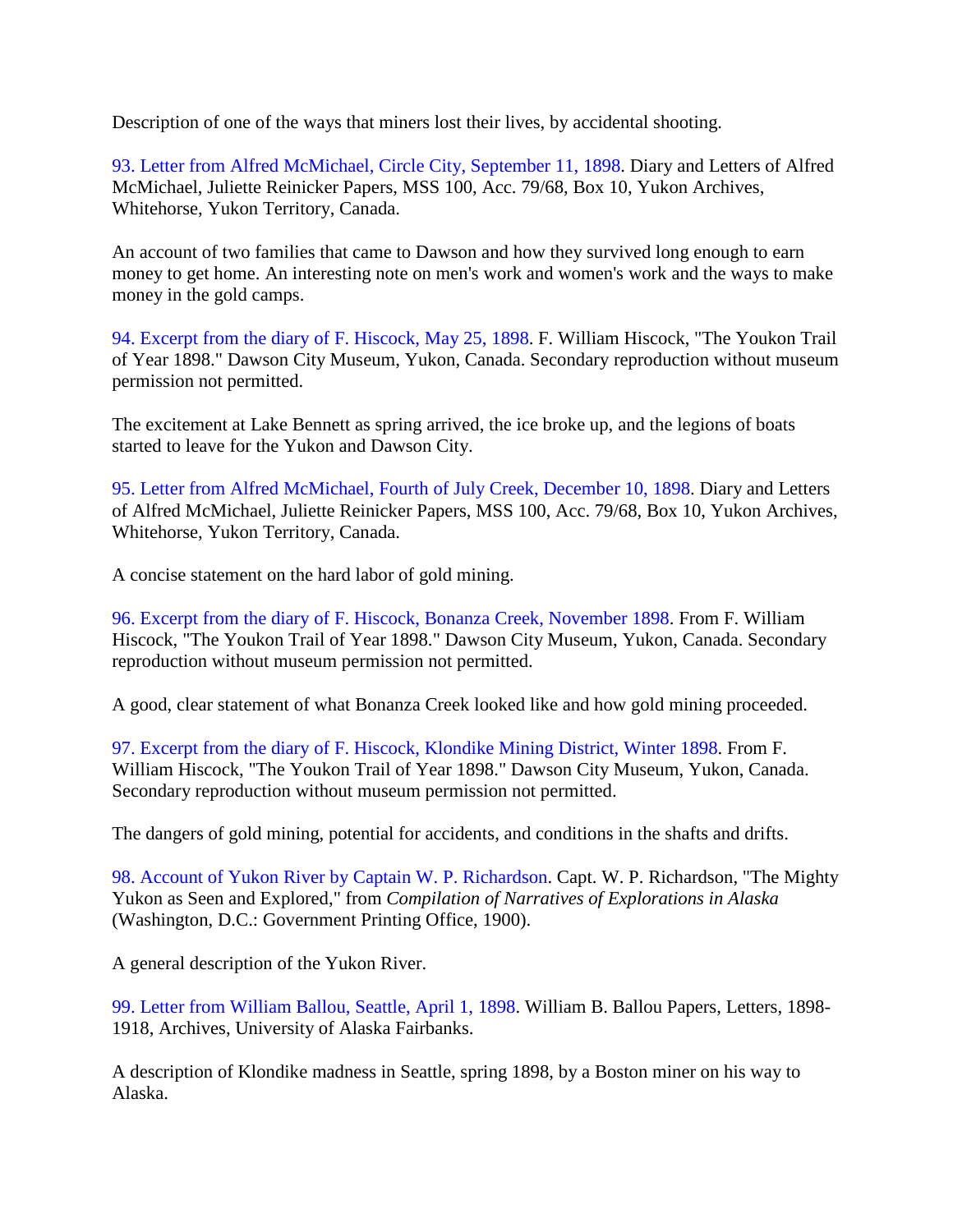100. O. S. Johnson's Alaska Outfit Statement, bought of Stetson Bros. & Co., 1898. Courtesy of Kathryn Utter.

A long and detailed price list of the items bought by one man in 1898. A difficult list in many ways, taken from a personal account rather than a guidebook.

101. Weight and Approximate Cost of an Outfit. *Gold Fields of Alaska: Klondike Gold Fields and Northwest Territory* (Chicago: North American Transportation and Trading Company, 1897), p. 78. Original: Bibliotheque Nationale du Quebec; Microfiche, Canadian Institute for Historical Microreproductions, M2501, Pre-1900 Canadiana, #15730.

A guidebook's simple estimate of costs and weight for a Klondike outfit. Good for comparison with an actual outfit, as outlined in document 100, as well as with the recommended grocery list in document 124.

102. Seattle Price List. *Guide to the Klondike and Yukon Gold Fields in Alaska and Northwest Territories* (Seattle: Lowman and Hanford, 1897), p. 99. Original: Provincial Archives of British Columbia; Microfiche, Canadian Institute for Historical Microreproductions, M2501, Pre-1900 Canadiana, #15074.

Prices advertised in a Seattle guidebook for food and a miner's outfit.

103. Gold types. *Guide to the Klondike and Yukon Gold Fields in Alaska and Northwest Territories* (Seattle: Lowman and Hanford, 189), p. 99. Original: Provincial Archives of British Columbia; Microfiche, Canadian Institute for Historical Microreproductions, M2501, Pre-1900 Canadiana, #15074.

The price miners could actually get for the gold they mined.

104. An advertisement for Seattle. Erastus Brainerd Scrapbooks, vol. 1, p. 30. Microfilm copy, University of Washington Libraries; original, Manuscript Division, Library of Congress.

One of the advertisements that the Seattle Chamber of Commerce placed in newspapers and magazines around the country, advertising Seattle as the gateway to Alaska and the Yukon.

105. Undated newspaper clipping on the "petty jealousies" between Seattle and Tacoma. Erastus Brainerd Scrapbooks, vol. 1. Microfilm copy, University of Washington Libraries; original, Manuscript Division, Library of Congress.

A Portland, Oregon, newspaper clipping noting the battle between Seattle and Tacoma for status as the key city for the Klondike.

106. Seattle advertisement. Erastus Brainerd Scrapbooks, vol. 1, p. 39. Microfilm copy, University of Washington Libraries; original, Manuscript Division, Library of Congress.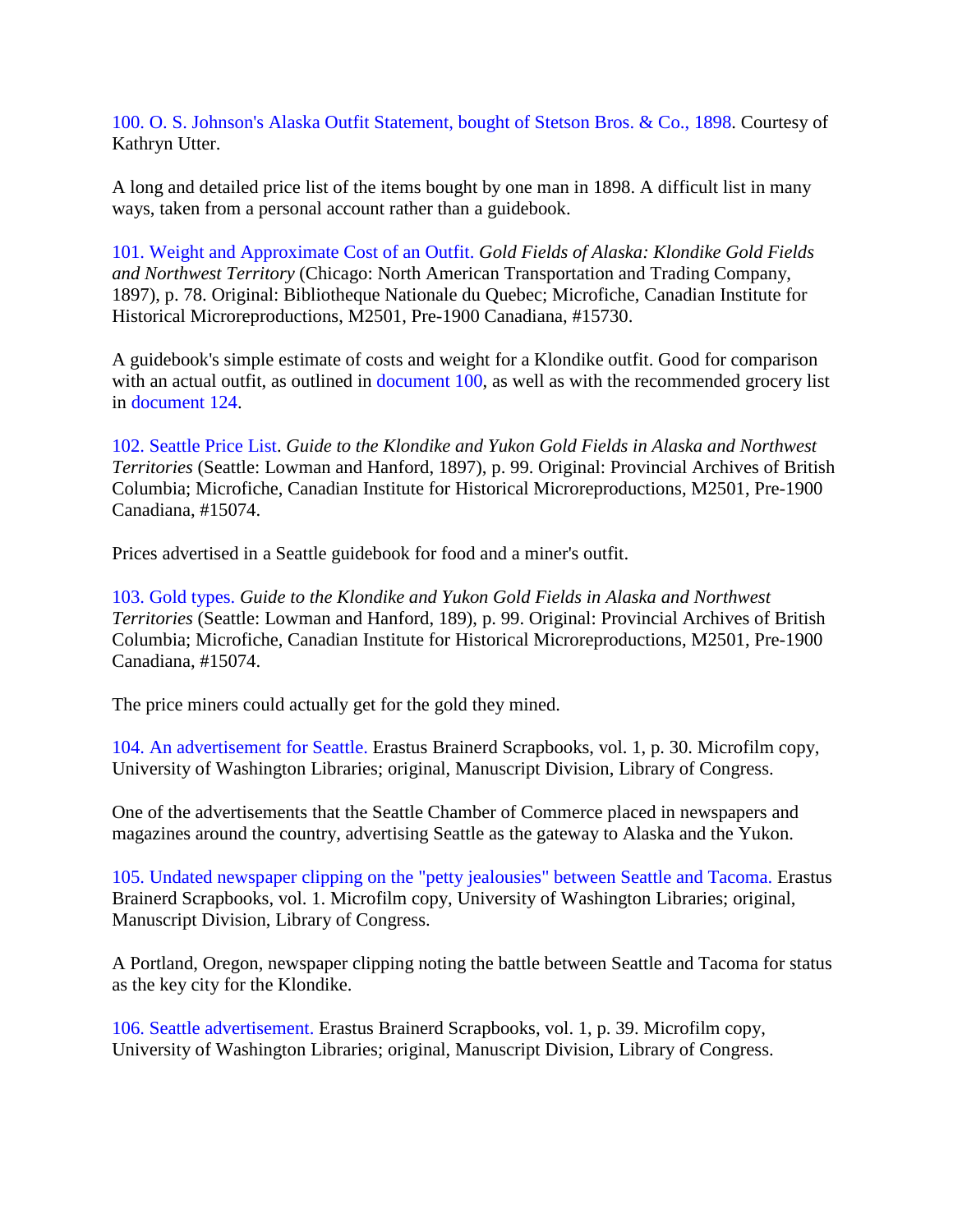Another advertisement from the Seattle Chamber of Commerce, stressing repetition of the word "Seattle" as a ploy to link the city's name with Alaska and gold.

107. Telegram from H. P. Dearborn, New York, to E. O. Graves, Seattle, December 5, 1897. Erastus Brainerd Scrapbooks, vol. 3, p. 42. Microfilm copy, University of Washington Libraries; original, Manuscript Division, Library of Congress.

A telegram from New York alerting the Seattle Chamber of Commerce that a "rival city" was circulating information against Seattle as the superior city for outfitting.

108. Klondike information free advertisement. Erastus Brainerd Scrapbooks, vol. 3, p. 42. Microfilm copy, University of Washington Libraries; original, Manuscript Division, Library of Congress.

Advertisement on the benefits of outfitting in Tacoma produced by the Tacoma Citizen's Klondike Committee.

109. Reasons to outfit in San Francisco. Erastus Brainerd Scrapbooks, vol. 1. Microfilm copy, University of Washington Libraries; original, Manuscript Division, Library of Congress.

110. Reasons to outfit in Juneau. Erastus Brainerd Scrapbook, vol. 1, p. 187. Microfilm copy, University of Washington Libraries; original, Manuscript Division, Library of Congress.

An argument for Juneau as an outfitting point.

111. Seattle Chamber of Commerce advertisement. Erastus Brainerd Scrapbooks, vol. 1, p. 39. Microfilm copy, University of Washington Libraries; original, Manuscript Division, Library of Congress.

A striking advertisement from the Seattle Chamber of Commerce showing the visual linkage between the words Seattle, Klondike, and Alaska, that succeeded in linking Seattle and Alaska in miners' minds.

112. Open letter from the Women's Klondike Gold Club, Chicago, 1897. Erastus Brainerd Scrapbooks, vol. 4, p. 135. Microfilm copy, University of Washington Libraries; original, Manuscript Division, Library of Congress.

A letter from a woman to a Chicago organization for women interested in going to the Klondike. Outlines plans for establishing a woman's colony or group in the goldfields, with "refined, intelligent women." Includes lots of far-fetched plans and the statement that "THIS IS THE FIRST OPPORTUNITY WOMAN HAS EVER HAD TO MAKE A FORTUNE. Let us embrace it."

113. Steamer advertisement. *Guide to the Klondike and Yukon Gold Fields in Alaska and Northwest Territories* (Seattle: Lowman and Hanford, 1897). Original: Provincial Archives of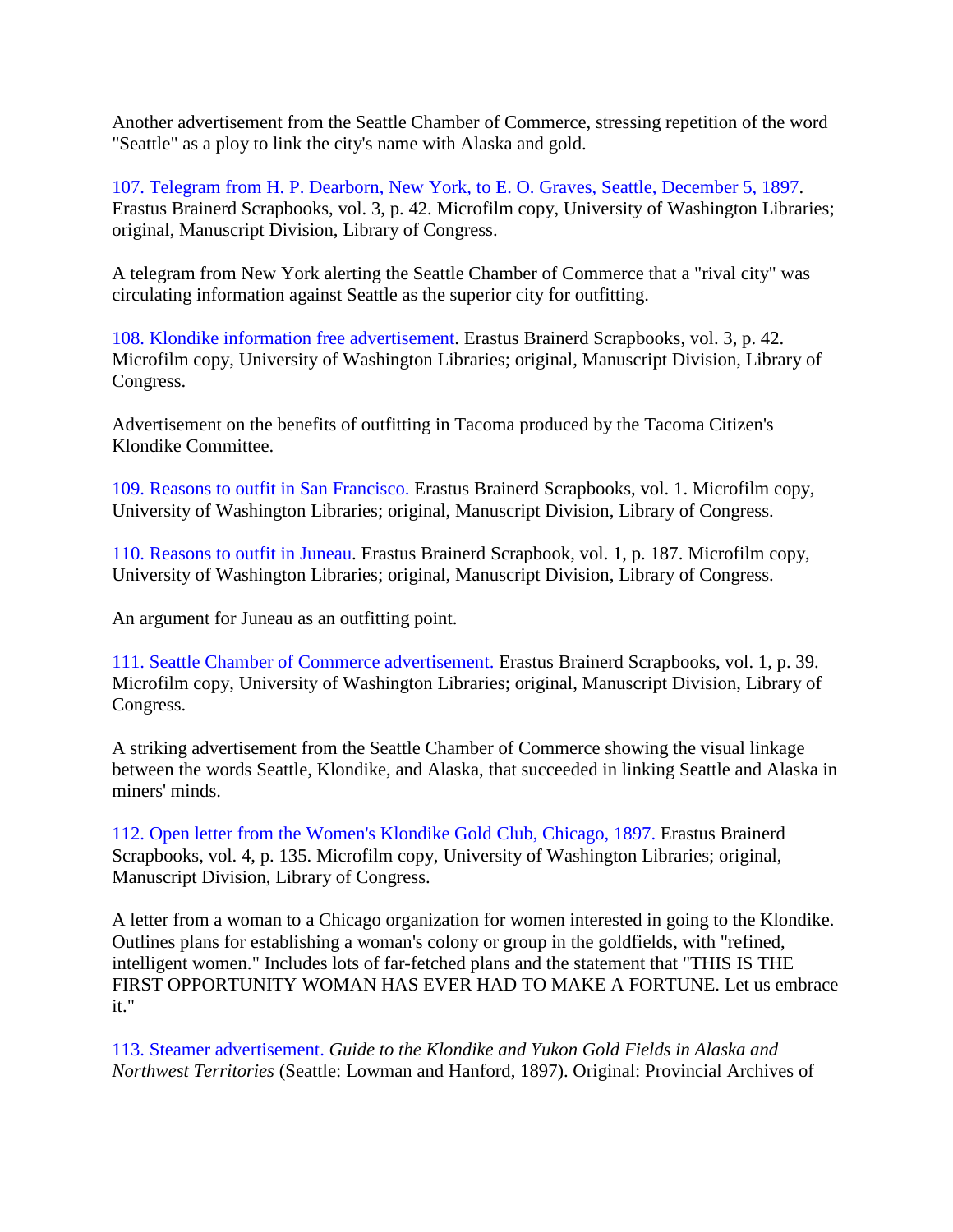British Columbia; Microfiche, Canadian Institute for Historical Microreproductions, M2501, Pre-1900 Canadiana, #15074.

A North American Transportation and Trading Company advertisement for those wanting to travel "Direct to Klondyke on Palace Steamers." This was the fast "rich man's route" to the Yukon from Seattle.

114. Hardware Prices*. Guide to the Klondike and Yukon Gold Fields in Alaska and Northwest Territories* (Seattle: Lowman and Hanford, 1897), 100. Original: Provincial Archives of British Columbia; Microfiche, Canadian Institute for Historical Microreproductions, M2501, Pre-1900 Canadiana, #15074.

Seattle price list for basic hardware items. Good to compare with actual purchases outlined in document 100.

115. "What the Klondike Has Produced." *Guide to the Klondike and Yukon Gold Fields in Alaska and Northwest Territories* (Seattle: Lowman and Hanford, 1897), p.27. Original: Provincial Archives of British Columbia; Microfiche, Canadian Institute for Historical Microreproductions, M2501, Pre-1900 Canadiana, #15074.

Klondike guidebook description of the gold produced by the miners that arrived in Seattle and San Francisco on the first ships in July 1897. Good indication of what the luckiest and earliest miners gained in one season of work.

#### 116. Table of distances.

Miles between various destinations, good reference for transportation questions.

117. Northern Pacific Railway advertisement. *Guide to the Klondike and Yukon Gold Fields in Alaska and Northwest Territories* (Seattle: Lowman and Hanford, 1897). Original: Provincial Archives of British Columbia; Microfiche, Canadian Institute for Historical Microreproductions, M2501, Pre-1900 Canadiana, #15074.

An advertisement by the Northern Pacific Railway for those wishing to depart from the Midwest. Almost all miners arrived in Seattle by rail and the railroads heartily promoted their services, lowered fares, and courted this Klondike business.

118. Trail map to Dawson City. Frank La Rouche, *En Route to the Klondike: A Series of Photographic Views of the Picturesque Land of Gold and Glaciers* (Chicago: W. B. Conkey Company, 1898), facing p. 94.

119. Map of Dyea and Skaguay Trails. Frank La Rouche, *En Route to the Klondike: A Series of Photographic Views of the Picturesque Land of Gold and Glaciers* (Chicago: W. B. Conkey Company, 1898), facing p. 70.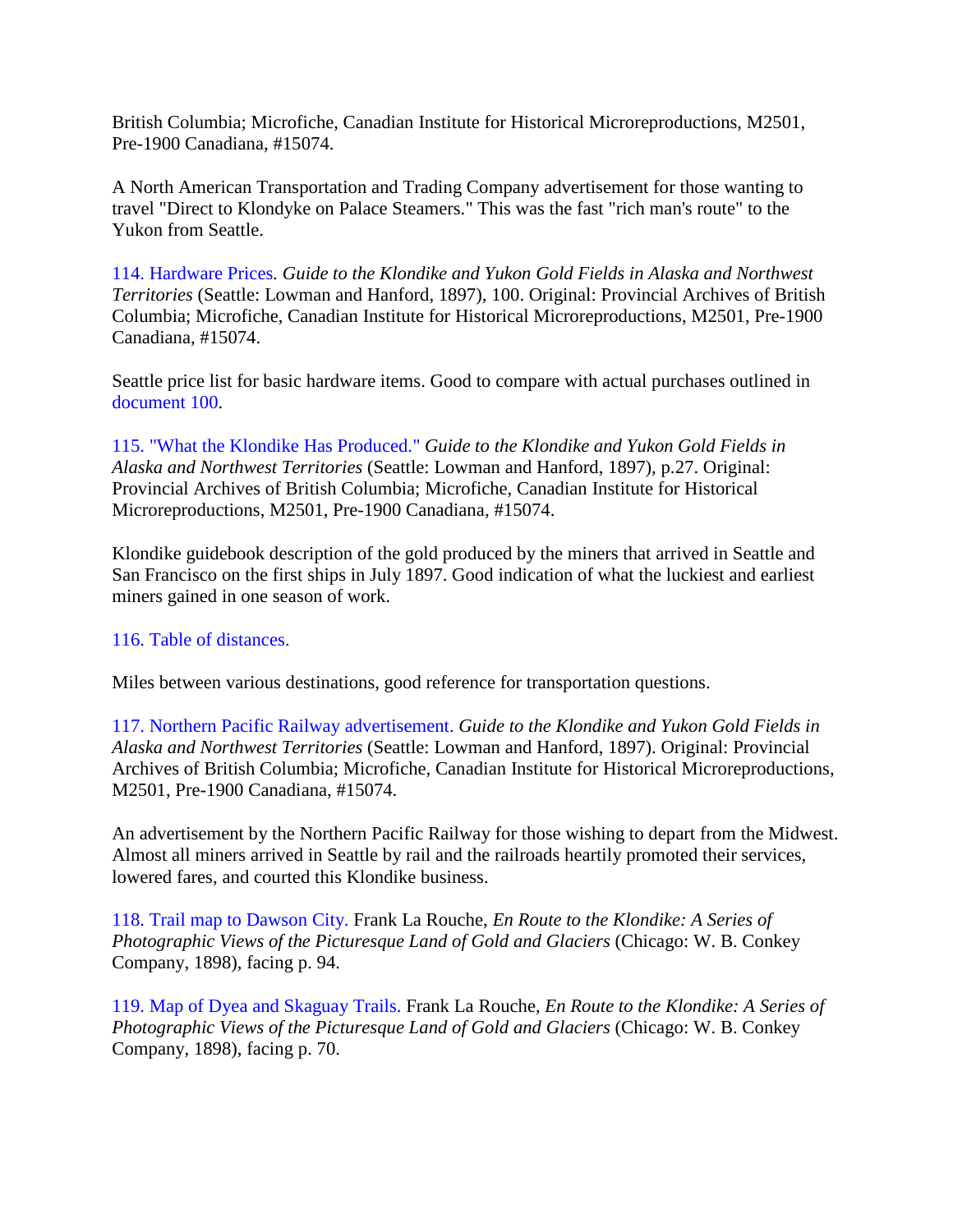120. Map of U.S. landforms. Erwin Raisz, "Landforms of the United States" (Cambridge, Mass.: E. J. Raisz, 1954)

121. Map of the Klondike Mining District. Frank La Rouche, *En Route to the Klondike: A Series of Photographic Views of the Picturesque Land of Gold and Glaciers* (Chicago: W. B. Conkey Company, 1898), facing p. 118.

122. Wallace's Map of the Klondike, 1898. W. J. Wallace, "Wallace's Map of the Klondike and Indian River Gold Fields" (Dawson, Yukon: Maria Christenson, 1962).

123. Landform map of Alaska. Erwin Raisz, "Landform Map of Alaska" (Cambridge, Mass.: E. Raisz, 1966).

124. Guidebook excerpts. *Klondyke and Yukon Guide: Alaska and Northwest Territory Gold Fields* (Seattle: Alaska Illustrators, 1898), pp. 4, 12, 14, 22, 25-26. Original: Library of Congress; Microfiche, Canadian Institute for Historical Microreproductions, M2501, Pre-1900 Canadiana, #15371.

This guidebook, like the others cited here, was designed to provide the necessary assistance for the novice. Excerpts include a description of the hazards of Chilkoot Pass, another list of required provisions, and "some rules to paste in your hat on the way to the new land of gold."

125. Table of city population growth. Carlos A. Schwantes, *The Pacific Northwest: An Interpretive History* (Norman: University of Nebraska Press, 1989), p. 192. Reproduced with permission from the University of Nebraska Press.

Shows population of five northwest cities every ten years from 1880 to 1920. Note Seattle grew much more rapidly than other northwest cities between 1890 to 1910.

126. Excerpts from a promotional booklet. Compiled by A. S. Allen, "The City of Seattle" (Seattle: Seattle Chamber of Commerce, c. 1900).

Booklet put out by the Seattle Chamber of Commerce to promote the city and explain its recent growth and prosperity. Includes references to food industries, railroads, shipping, the Alaska trade, banking, real estate, and population.

127. Excerpts from The Trade Register 1898. *The Trade Register* (Seattle).

Newspaper quotes from the height of the supply and outfitting season for gold miners going to the Klondike. One fragment notes the general economic recovery sweeping the nation. The other notes the specific influx of people into Seattle to outfit for the northern goldfields: 15,000 in the first three months of 1898.

128. Shipping and cargo report. March 26, 1898, *The Trade Register* (Seattle).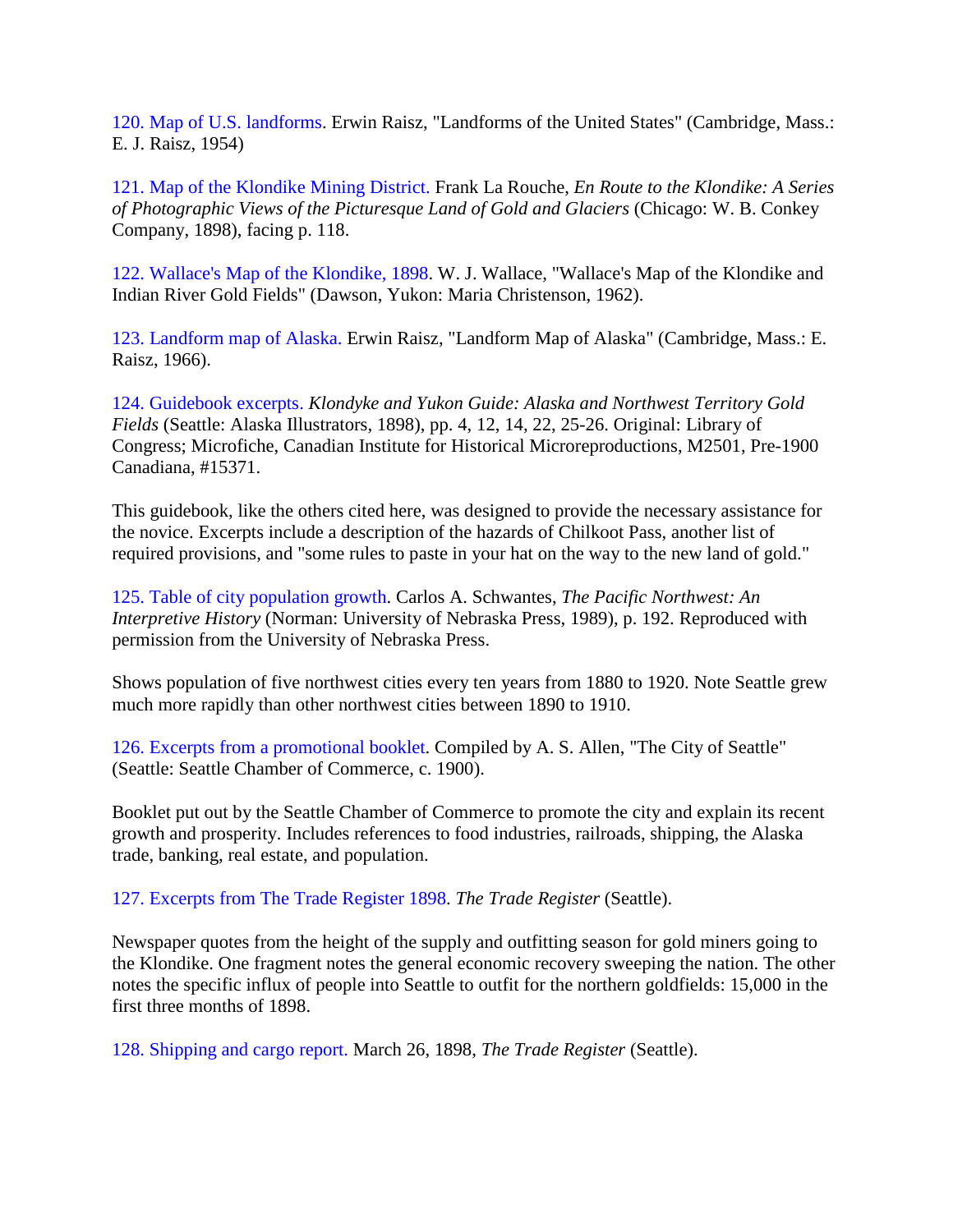Weekly report shows ships and cargoes arriving and departing Seattle during the height of the Klondike rush.

129. Gold Ship Arriving at the Alaska Commercial Company Dock in Seattle. Special Collections, University of Washington Libraries, Negative #5575, Photo by W & S #4712.

130. Gold shipment on Seattle dock. Special Collections, University of Washington Libraries, Negative #1811.

131. "Lucky Prospectors" Arriving in Seattle with Their "Gold Pokes." Special Collections, University of Washington Libraries, Negative #1809.

132. Yukon River steamers built by Moran Brothers in Seattle to supply Klondike miners Klondike, 1898. Special Collections, University of Washington Libraries, Negative #1808.

133. Outfitting for Alaska at Seattle. Special Collections, University of Washington Libraries, Negative #4769, copy of a 1901 publication.

134. Cooper and Levy Pioneer Outfitters in Seattle. Special Collections, University of Washington Libraries, Negative #4771, photo by Asahel Curtis, Negative #26368.

135. Yukon Mining School. Special Collections, University of Washington Libraries, Negative #2087, Wilse and Kirk Photo #542.

136. U.S. Assay Office at Ninth and James Streets in Seattle. Copy negative and print, Special Collections, University of Washington Libraries; original negative, Washington State Historical Society, photo by Asahel Curtis, Negative #5488.

The men are melting the final shipment of the first \$100,000,000.

137. Vault in Seattle Assay Office Showing Gold bricks Valued at \$2,500,000, c.1900. Special Collections, University of Washington Libraries, Negative #4155, Photo by Wilse #1251, copyrighted in 1900 by O. F. Adams, Seattle.

138. Statue of William Henry Seward in Volunteer Park, Seattle, August 28, 1931. Copy negative and print, Special Collections, University of Washington Libraries; original negative, Washington State Historical Society, photo by Asahel Curtis, Negative #58599.

139. Seattle's Alaska Building. Special Collections, University of Washington Libraries, Negative #6228.

140. Traveling on the Chilkoot, c. 1898. Special Collections, University of Washington Libraries, photo by Hegg, Negative #98.

141. Packers Ascending the summit of Chilkoot Pass, 1898. Special Collections, University of Washington Libraries, photo by Hegg, Negative #97.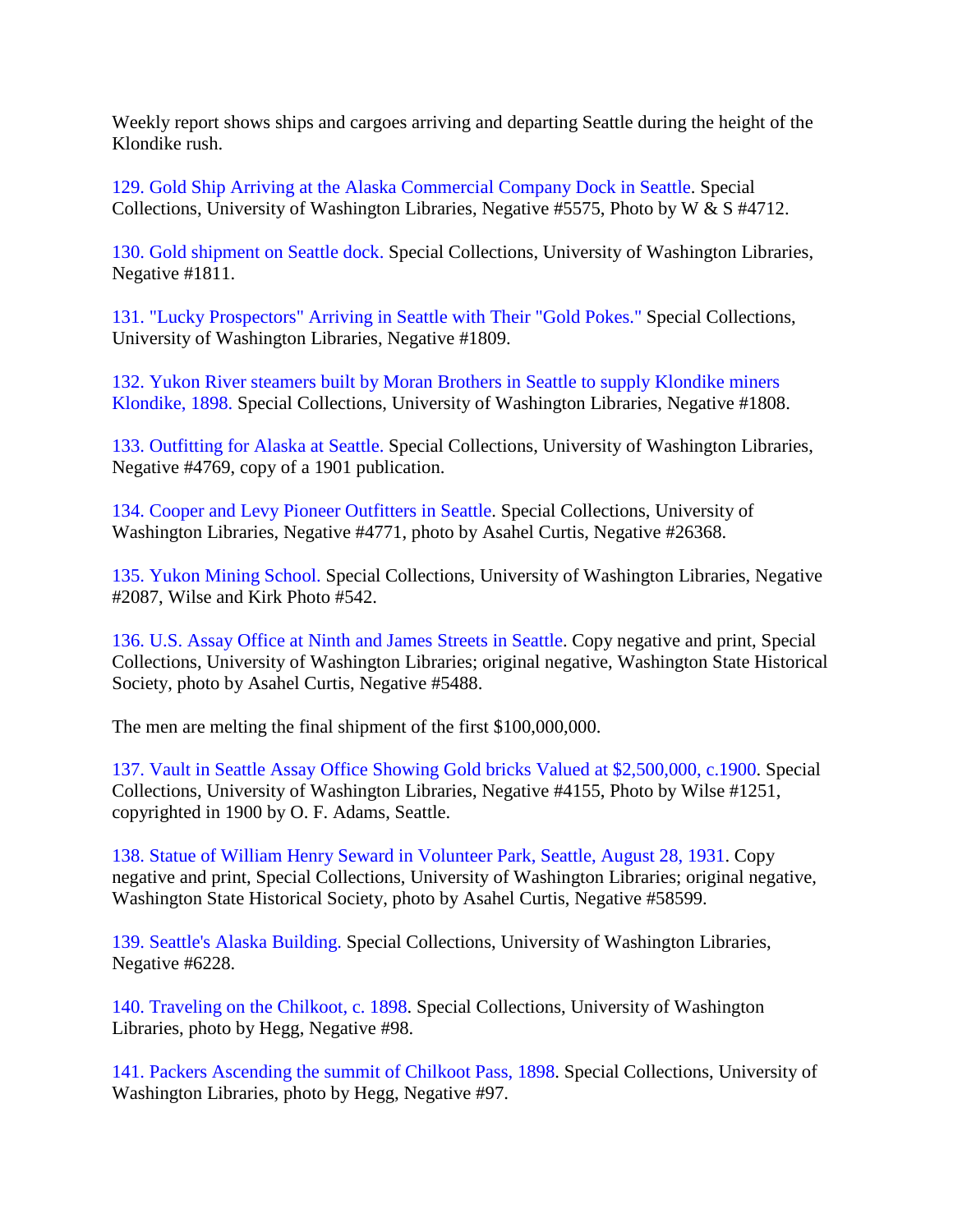142. Blockade on Porcupine Hill, "Skaguay" Trail. Special Collections, University of Washington Libraries, photo by Hegg, Negative #181.

143. Keith and Wilson mine on French Hill. Special Collections, University of Washington Libraries, photo by Hegg, Negative #3025.

144. Clean-up on No. 1 below Anvil Creek, Nome. Special Collections, University of Washington Libraries, photo by Hegg, Negative #1228.

145. Front Street, Dawson, Yukon Territory. Special Collections, University of Washington Libraries, photo by Hegg, Negative #2267.

146. Midnight hour, Oshiwora or "White Chapel" of Dawson. Special Collections, University of Washington Libraries, photo by Hegg, Negative #2442.

147. *The Klondike Fever* and *Willamette* leaving Seattle with 800 passengers. Special Collections, University of Washington Libraries, photo by Wilse, Negative #2.

148. Alaska freight assembly area. Special Collections, University of Washington Libraries, photo by Hegg, Negative #58.

149. Dawson laundrywoman and fortune teller. Special Collections, University of Washington Libraries, photo by Hegg, Negative #B461.

### **VII. TOPICAL INDEX**

Click on any of the numbers below to go to a source document, or scroll through the text index:

|                | $\overline{2}$ | 3          | 4   | 5          | 6          | 7          | 8   | 9   | 10         | 11         | 12         | 13  | 14  | 15  |
|----------------|----------------|------------|-----|------------|------------|------------|-----|-----|------------|------------|------------|-----|-----|-----|
| 16             | 17             | 18         | 19  | 20         | 21         | 22         | 23  | 24  | 25         | 26         | 27         | 28  | 29  | 30  |
| 31             | 32             | 33         | 34  | 35         | 36         | 37         | 38  | 39  | 40         | 41         | 42         | 43  | 44  | 45  |
| 46             | 47             | 48         | 49  | 50         | 51         | 52         | 53  | 54  | 55         | 56         | 57         | 58  | 59  | 60  |
| 61             | 62             | 63         | 64  | 65         | 66         | 67         | 68  | 69  | 70         | 71         | 72         | 73  | 74  | 75  |
| 76             | 77             | 78         | 79  | 80         | 81         | 82         | 83  | 84  | 85         | 86         | 87         | 88  | 89  | 90  |
| 91             | 92             | 93         | 94  | 95         | 96         | 97         | 98  | 99  | <b>100</b> | <b>101</b> | 102        | 103 | 104 | 105 |
| <b>106</b>     | 107            | 108        | 109 | <b>110</b> | <b>111</b> | <b>112</b> | 113 | 114 | 115        | 116        | <b>117</b> | 118 | 119 | 120 |
| <sup>121</sup> | 122            | <b>123</b> | 124 | 125        | 126        | 127        | 128 | 129 | 130        | 131        | 132        | 133 | 134 | 135 |
| 136            | 137            | 138        | 139 | 140        | 141        | 142        | 143 | 144 | 145        | 146        | 147        | 148 | 149 |     |

Each of the documents in the curriculum materials has a number that corresponds to the number here, for coordination with sources and organization by subject.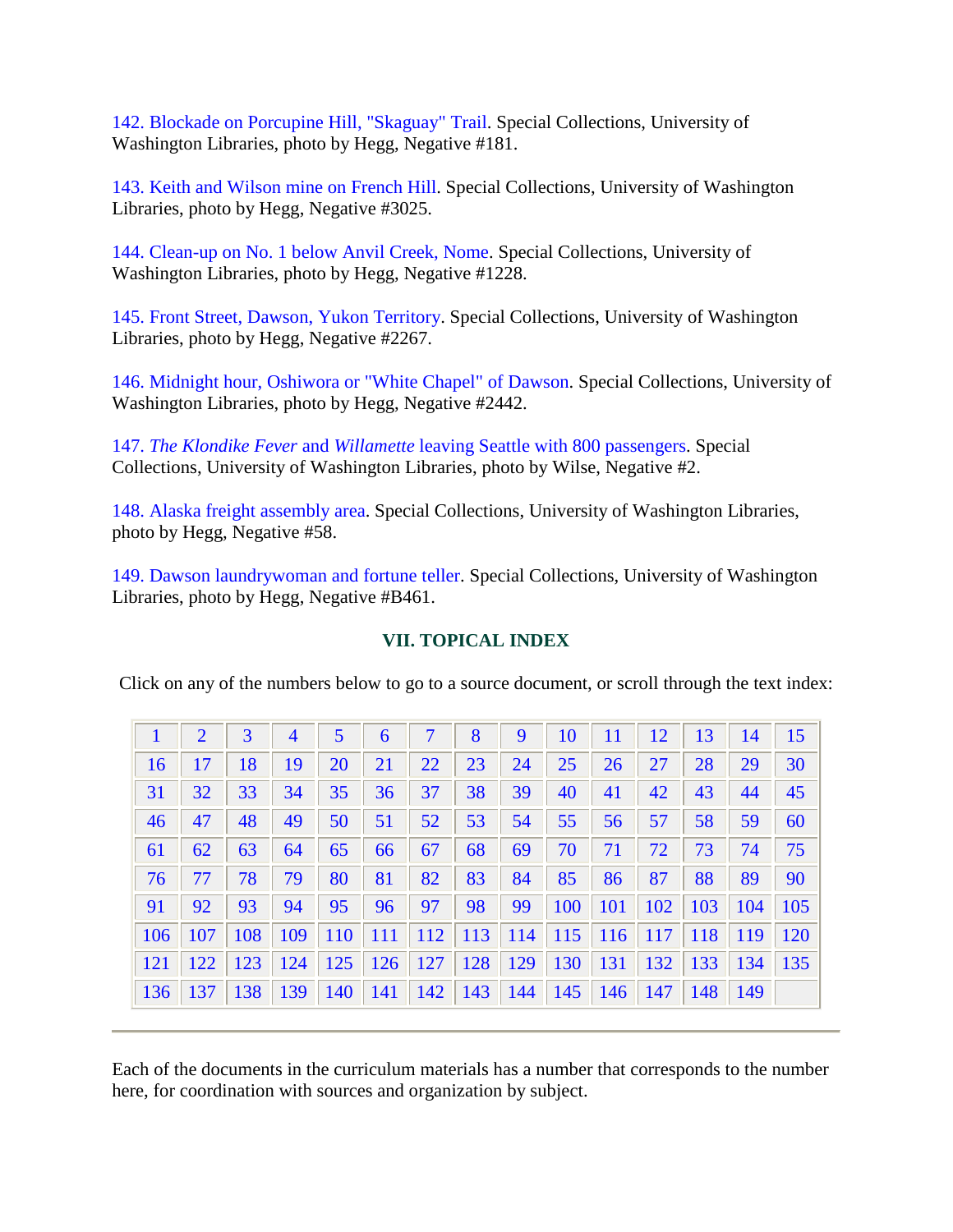Alaska: 8, 14, 18, 19, 20, 24, 26, 27, 28, 29, 30, 32, 36, 37, 39, 43, 44, 45, 46, 47, 50, 51, 57, 59, 75, 78, 79, 84, 85, 90, 91, 92, 95, 110, 112, 123, 126, 127, 128.

Assay Office, Seattle: 12, 13, 103.

Attitudes, reflections: 1, 17, 19, 20, 21, 23, 27, 28, 36, 39, 44, 45, 49, 51, 55, 60, 62, 63, 64, 71, 76, 77, 80, 83, 84, 87, 90, 92, 94, 112.

William Ballou (gold miner): 31, 32, 33, 34, 36, 37, 99.

Lake Bennett: 5, 16, 81, 83, 94, 116, 118, 119.

Bering Sea: 1, 123.

Brainerd, Erastus: 9, 10, 57.

Chilkoot Pass: 3, 4, 48, 81, 88, 89, 119.

Circle City, Alaska: 78, 79, 90, 91, 92, 116, 123.

Cooper, James (gold miner): 61, 62, 63, 65.

Dawson City: 34, 35, 36, 40, 42, 52, 53, 56, 62, 63, 64, 66, 69, 71, 78, 81, 84, 93, 116, 118, 122.

Dogs and horses: 15, 21, 23, 30, 38, 52, 54, 61, 81.

Dyea: 50, 81, 86, 116, 119, 123.

Dyea Trail (Sheep Camp): 2, 3, 38, 48,6, 89, 119.

Eagle City, Alaska: 75, 123.

Fitzhugh, Hunter (gold miner): 18, 19, 20, 21, 22, 23, 26, 27, 28, 29, 30.

Food, weather: 2, 18, 20, 28, 30, 37, 40, 41, 43, 44, 58, 60, 62, 78, 81, 100, 101, 102.

Gold, gold mining: 13, 17, 19, 20, 23, 24, 25, 26, 27, 28, 29, 32, 34, 36, 39, 45, 49, 51, 55, 60, 62, 63, 64, 66, 67, 68, 69, 70, 71, 74, 76, 77, 78, 80, 83, 84, 85, 90, 91, 95, 96, 97, 103, 104, 115, 122.

Klondike: 14, 17, 49, 60, 66, 67, 68, 96, 97, 118, 122.

Maps: 118, 119, 120, 121, 122, 123, 129, 130, 131, 132.

McMichael, Afred (Mac) (gold miner): 81, 82, 83, 84, 85, 86, 87, 88, 89,90, 91, 92, 93, 95.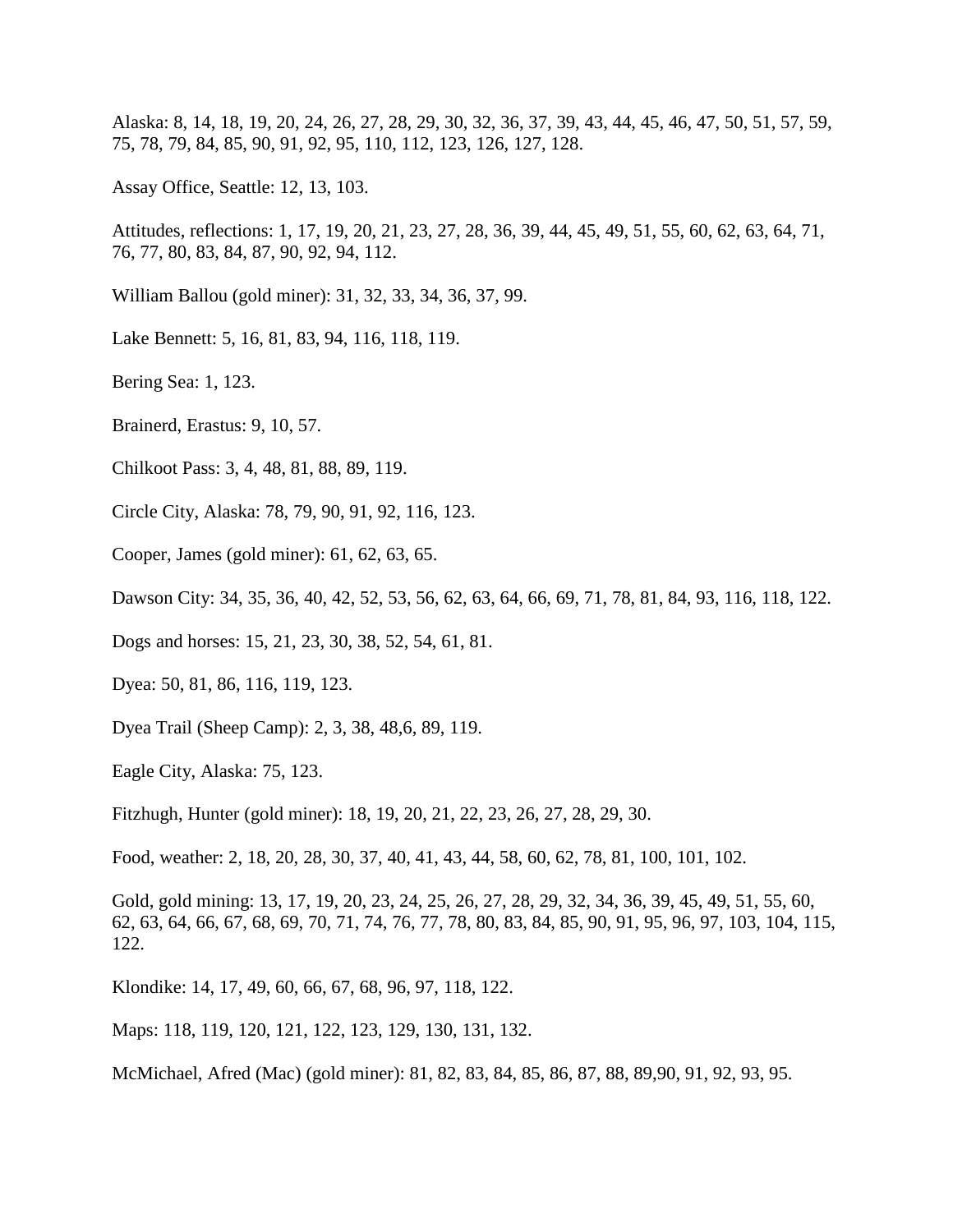Nome: 30, 68, 73, 75, 123.

Outfitting, supplies: 2, 7, 8, 9, 10, 11, 14, 16, 24, 31, 41, 43, 44, 54, 57, 66, 69, 72, 81, 83, 89, 91, 99, 100, 102, 104-111, 114, 133, 134, 135.

Portland: 105, 120, 121, 125.

Prostitution: 53.

Rampart City, Alaska: 19, 20, 27, 28, 29, 32, 41, 43, 44, 45, 46, 123.

Rivers: 5, 6, 18, 33, 74, 75, 76, 77, 98, 118, 122, 123.

San Francisco: 109, 120, 121.

Seattle: 2, 7, 8, 9, 10, 12, 13, 14, 17, 18, 24, 25, 31, 57, 59, 72, 81, 82, 86, 87, 93, 99, 100, 101, 104-111, 113, 115, 120, 121, 125, 126, 127, 128, 133, 134, 135.

Seattle Chamber of Commerce campaign: 2, 7, 8, 9, 10, 12, 13, 24, 25, 57, 104-111, 113, 120, 121, 127.

Skagway, Skagway Trail (White Pass Trail): 15, 16, 42, 61, 116, 119, 123.

Smith, Robert Lynn (gold miner): 43, 44, 45, 46, 47,

Stikine River: 18, 21, 123.

Tacoma: 108, 120, 121.

Tagish Lake: 54, 116, 118, 123.

Telegraph Creek, British Columbia: 21, 22.

Teslin Trail: 18, 21, 22, 23, 118.

Trails and transportation: 1-4, 5, 6, 15, 16, 18, 21, 22, 23, 30, 38, 42, 43, 48, 54, 56, 65, 74, 81, 87-89, 92, 94, 113, 116, 117, 129, 130, 131, 132.

Vancouver, B.C.: 82

Victoria: 18, 82, 120.

White Pass, White Pass Trail (Skagway Trail): 15, 16, 42, 61, 119.

White River: 74, 116, 118.